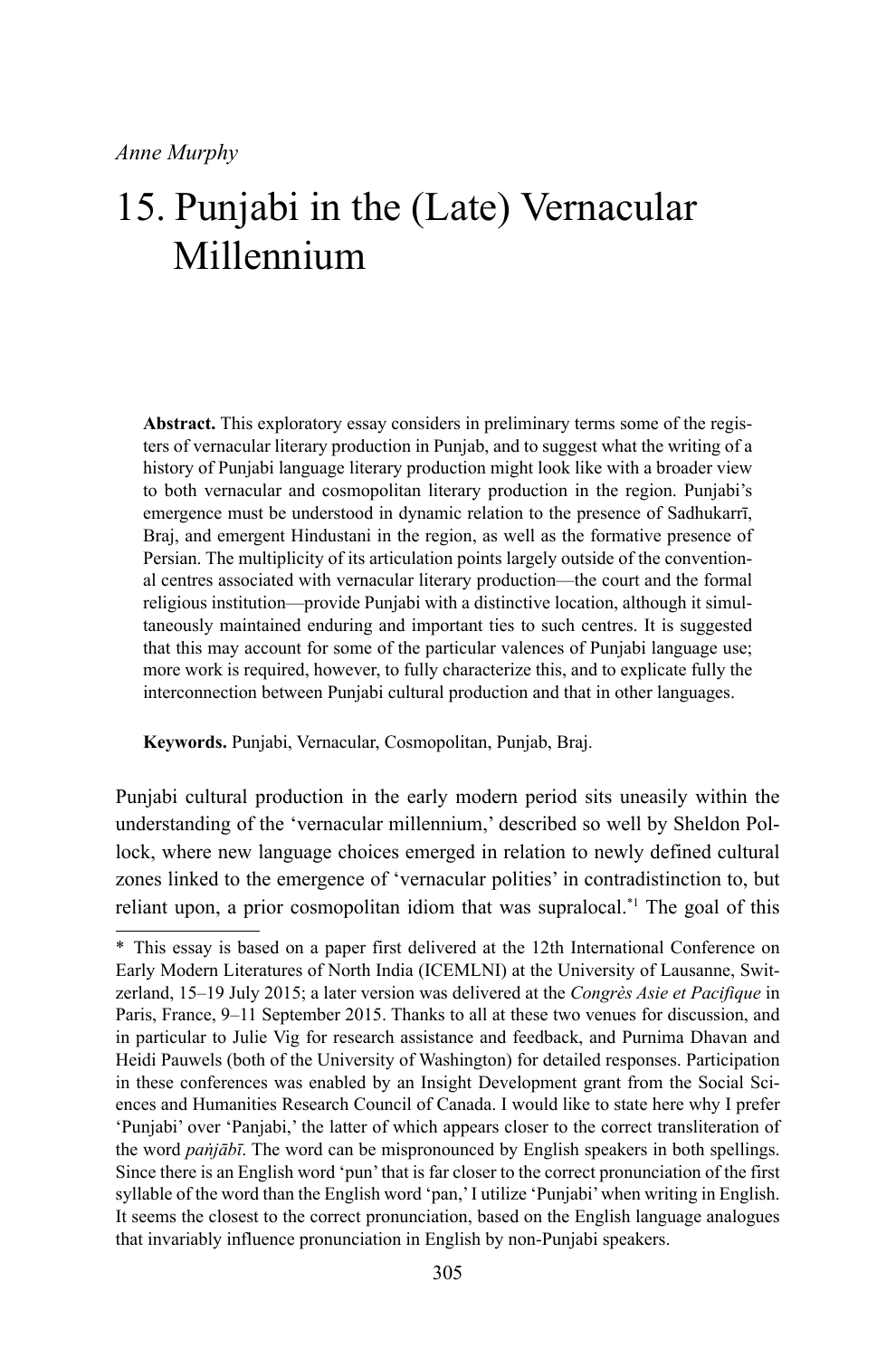exploratory essay is to consider in preliminary terms some of the registers of vernacular literary production in Punjab in relation to these ideas, and to suggest what the writing of a history of Punjabi language literary production might look like in such terms. The paper is thus broadly conceptual, laying out an approach and a trajectory that shapes ongoing research, in keeping with the spirit of this volume, and is meant as a beginning point, rather than a conclusion.

Sheldon Pollock's characterization of the emergence of the vernacular features attributes that make it less useful for understanding Punjabi cultural production in the early modern period (although I will return to and affirm some of his key insights at the close of this essay). This is true for North India in broad terms, as Francesca Orsini has noted,<sup>2</sup> where we must define 'multilingual history' with respect to a range of both cosmopolitan and vernacular languages and texts in a period when languages often 'ran into each other.'3 Shantanu Phukan's groundbreaking work leads the way here; as he has argued: 'To do justice to . . . [the] complex and adamantly heteroglot literary community [of Mughal India] one must . . . redirect one's gaze at the blurred peripheries of literary canons, for it is there that we glimpse the intricate inter-dependencies and rivalries—in a word the ecology—of literary communities.'4 The same is true specifically for Punjabi literary production. If we seek a 'superordinate, usually cosmopolitan, literary culture'5 to influence Punjabi, we must resort to not one, but two languages: Braj (the means through which connection to Sanskritic cultural production was maintained, a 'cosmopolitan surrogate,' in Pollock's terms)6 and Persian, which had a powerful

<sup>1</sup> Vernacularization is, as Pollock describes it, 'the historical process of choosing to create a written language, along with its complement, a political discourse, in local languages according to models supplied by a superordinate, usually cosmopolitan, literary culture' (Pollock (2006), p. 23). Vernacularization should not be subsumed within political developments; in this (as I argue below) I am in full agreement (see Pollock (1998), p. 32 and related discussion in Pollock (2006), pp. 27–34). On the vernacular polity, see Pollock (2006), pp. 28, 413–ff.

<sup>2</sup> Orsini (2012), p. 238; Orsini and Shaikh (2014), pp. 13–ff.

<sup>3</sup> Orsini and Shaikh (2014), p. 2; see discussion pp. 6–ff. This entails a 'comparative perspective that takes in both cosmopolitan and vernacular languages, both written archives and oral performances, and texts and genres that circulated in the same place and at the same time although they were transmitted in separate traditions.' Orsini (2012), p. 227. For Pollock's view on possible reasons that northern languages operate differently from those in the South with respect to vernacularization, see Pollock (2006), pp. 391–393.

<sup>4</sup> Phukan (2000a), p. 7. See also Phukan (2001), p. 37. Phukan's observations concern texts that are internally multiglossic, but can be extended also to a more broadly heteroglossic environment as expressed in multiple texts; in his broader work, he also discusses 'thematic hybridity' (Phukan (2000b), ch. 4–5). Multilingual texts are taken up in Orsini and Shaikh (2014), pp. 403–436.

<sup>5</sup> Pollock (2006), p. 23.

<sup>6</sup> Ibid., p. 400.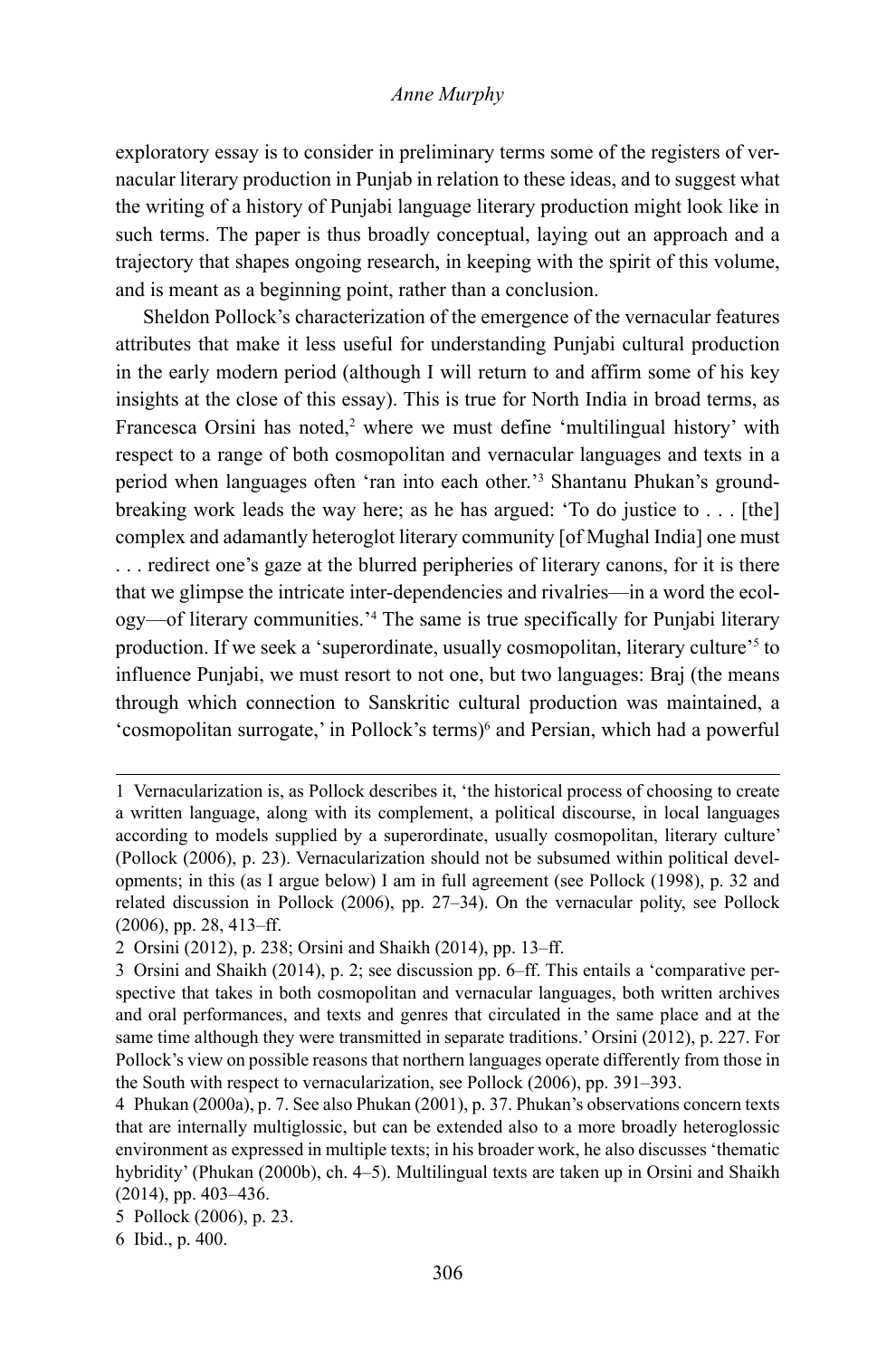influence on cultural production in Punjab through the late medieval and early modern periods. This reflects the 'multiple diglossias' Orsini describes as characteristic of North India, or what we may also call 'multiglossia' or 'heteroglossia.'7 We know something about all of this in Punjab, but there is much more to learn. Christopher Shackle has done foundational work (as cited throughout this essay) on the literary and linguistic expression of Punjab; Louis Fenech has explored the influence of Persianate idioms of power in the Sikh context in detail.<sup>8</sup> Braj emerges in deep conversation with the Sanskrit cosmopolis, as Allison Busch has detailed, but operates in Punjab as a superordinate, cosmopolitan force, reflecting its own 'cosmopolitization' process.9

We can see this as a second vernacular revolution, but my suggestion along these lines differs slightly from that suggested by Pollock. To review his position: in order to account for the problem of the North in his comprehensive account, Pollock argues that for 'some parts of India,' there were '*two* vernacular revolutions: one that was cosmopolitan in its register and divorced from religion, and another that might best be termed regional, both for its anti-Sanskritic, *desī* idiom and for its close linkages with religious communities that developed distinctively regionalized characters. The second revolution is unthinkable without the first, and might well be seen as a kind of counterrevolution.'10 This allows for the setting aside of religious forces in vernacularization as secondary and parochial, and maintains the centrality of the court such that 'the greater portion of the literature ... created was produced not at the monastery but at the court.<sup>'11</sup> This is why religion was, according to Pollock, 'irrelevant' to the primary vernacular revolution 'because vernacularization was a courtly project, and the court itself, as a functioning political institution, was largely unconcerned with religious differences.'12 He calls the 'new vernacularism,' in contrast, 'noncosmopolitan, regional, *desī* in outlook' and it is perhaps in its limited nature that he understands its religiousness, as a form of a narrower regionalization.13 Christian Novetzke's recent contribution to this debate argues for a close relationship between the emergence of the vernacular (construing the vernacular, however, in broad extralinguistic terms) and the religious, reiterating an earlier representation of bhakti as a demotic and inclusive social force and therefore directly linked to linguistic vernacularization, a position which Pollock counters, and linking the vernacularization process with the effort

<sup>7</sup> Orsini (2012), pp. 229, 231.

<sup>8</sup> Pollock (2006), p. 23; Fenech (2008). See also Persianization as discussed by Phukan (2000b), pp. 169–ff.

<sup>9</sup> Busch (2011), p. 196; see discussion overall pp. 193–ff.

<sup>10</sup> Pollock (2006), p. 432.

<sup>11</sup> Ibid., p. 29.

<sup>12</sup> Ibid., p. 430.

<sup>13</sup> Ibid., p. 436.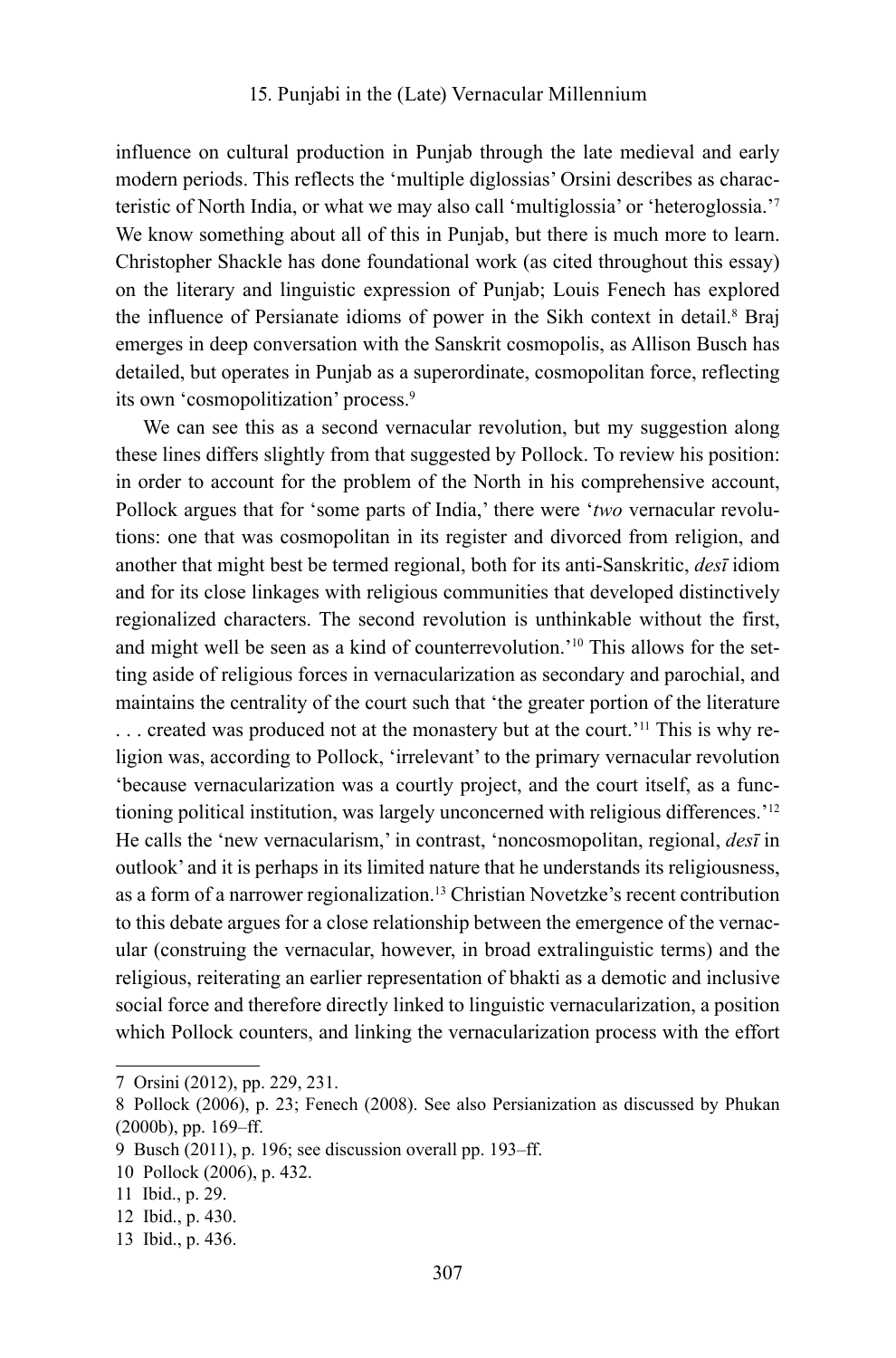to reach diverse audiences.<sup>14</sup> Pollock's characterization of this second vernacular revolution, however, can still apply to Novetzke's formulation of Marathi's emergence as deeply local, non-cosmopolitan, and religious.15

Pollock's account of religious vernacularization, however, goes against current understandings of the rise of Vaishnava bhakti in the early modern period as part of a broader adoption of a supralocal and less tantric/yogic form of religious life and a Vaishnava–Mughal cosmopolitan synthesis, as described in a wide range of recent work, where Vaishnavism was, as Kumkum Chatterjee describes it early in the discussion, a 'trans-regional phenomenon that developed, matured and grew stronger during the period of the later Delhi sultanate as well as the Mughal empire.'16 This did not rely only on centralizing imperial formations; as Heidi Pauwels has asserted, the rise of Vaishnava bhakti (as well as discourses around Kshatriya identity) in the Braj region was tied to the interests of local warlords and 'military power brokers,' such as the Bundelās, who may have seen it as a 'socially and politically upward' option.<sup>17</sup> A religiously marked position, expressed in a vernacular idiom, thus acted as a supralocal force at the same time that it was locally articulated, towards the production of a particular kind of religious ecumene that was tied, but not identical to, a courtly one. Recognition of this suggests the need for further exploration of the interface between religious modes of expression and the rise of vernacular literary forms. The second vernacular revolution I imagine in Punjab however reflects not so much a content difference (more regional, more religious), as Pollock suggests, but represents a difference in what it is formed *in relation to*, in relation to the cosmopolitan nature of the 'vernacular' Braj, which both did and (it seems to me) did not make much room for Punjabi. (In this way the case is quite different from that which Novetzke explores, where we do see early courtly use of the vernacular and where Sanskrit is the main language of interaction that shapes the development of the vernacular, along lines sketched out by Pollock.) As we know from Pollock's formulation, the cosmopolitan and vernacular exist only in dynamic relation, and Punjabi particularly in Sikh contexts emerges in relation to Braj in just this kind of contrary embrace. Such an understanding can help us also to bring a new analytical purchase on Vaishnava elements visible in texts associat-

<sup>14</sup> Novetzke (2016), pp. 213, 219, and overall. Novetzke's account provides some recognition of the limitations of this demotic force and construes the debate that ensues as a form of public sphere, invoking modern formulations of the same.

<sup>15</sup> Pollock (2006), pp. 381–382, discusses the Marathi case.

<sup>16</sup> Chatterjee (2009), p. 151; Chatterjee finds that 'the cosmopolitanisms actively sought out by the Malla kings' that interest her 'resulted from the use of Vaishnava elements certainly, but Vaishnava elements which were conjoined to Mughal and Rajput elements as well.' See also Pinch (2006); Pauwels (2009a); Horstmann (2011); Burchett (2012), pp. 40, 318; Hawley (2015), pp. 75, 225.

<sup>17</sup> Pauwels (2009a), pp. 199, 209, 211 for latter quote, 190 for former.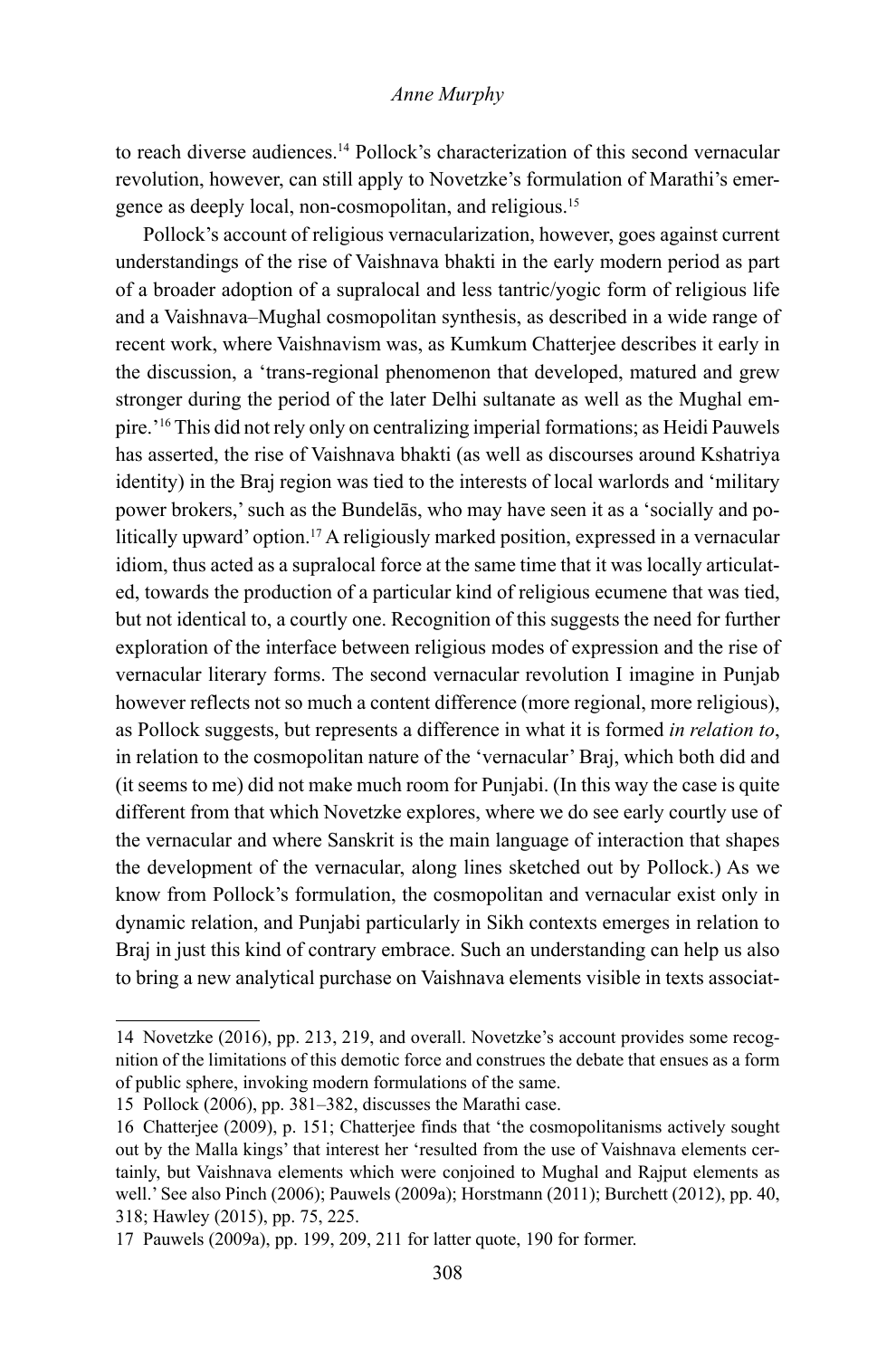ed with the Sikh tradition in the eighteenth century, particularly within the *Dasam Graṅth*. 18 Julie Vig's emerging doctoral work on Braj cultural production in the Sikh *Gurbilās* literature follows this line of investigation; to explore the multiple resonances of Vaishnava imagery and themes within Sikh contexts.19

# Punjabi literature vs. literature in Punjab

Many are perhaps familiar with the conventional representation of the broad sweep of Punjabi literary history: its early formations in the work of Baba Farīd and then of later Sufi poets. Generally, the compositions of the Gurus are central to this narrative (a point to which we will return). If we do look to Baba Farīd (said to have been active in the first half of the thirteenth century) as a founding voice for Punjabi literature, it is for the most part to the *Gurū Graṅth Sāhib* or *Ādi Graṅth* (AG) that we turn, since it is indeed one of the earliest reliable textual sources available for his work, although a small selection of his Punjabi verses were preserved in the *malfūzāt* of Zain ud Din Shirazi (d. 1371), showing that vernacular verses of Farīd were in circulation within a century of his death.20 And of course, Amir Khusrao spoke of 'Lahouri' in 1317–1318, attesting to a clear consciousness of a linguistically distinctive language at Punjab's cultural centre.21 The work of other Sufi poets was not collected and published until the nineteenth century, however; the distinctively Punjabi linguistic flavour of their compositions therefore may result from the later date of their being recorded; Punjabi forms could have been introduced and/or enhanced at a later transcription time.<sup>22</sup> The Farīd material in the *Gurū Graṅth Sāhib*, Shackle argues, is distinctive amongst the so-called *Bhagat Bānī* or compositions of the devotees because of the strong imprint of Punjabi forms (specifically Multani or in more current usage Siraiki),

<sup>18</sup> See Rinehart (2011), pp. 4–ff, 165–ff on issues that emerge in relation to the *Dasam Graṅth*. Rinehart argues for a 'new Sikh conception of the role of the leader with both spiritual and worldly responsibilities' (ibid., p. 10) in this period, but this is not new and not unique to Sikh tradition; it reflects a broad range of religious formations in the period; see Murphy (2015).

<sup>19</sup> Vig (2016).

<sup>20</sup> We know of Farīd earlier through the memoir of a follower of Farīd's leading disciple, Nizam ud Din Auliya, whose circle also included Amir Khusrau (d. 1325) (Shackle (2015), see p. xii). See discussion of the *malfūzāt* in Singh, P. (2003), p. 47 and Shackle (2008). See also discussion in Ernst (1992), pp. 167–ff and Shackle (1993), pp. 269–ff.

<sup>21</sup> Faruqi (2003), p. 819. In the same passage, he wrote (translated by Faruqi): 'Since I am an Indian, it's better/To draw breath/From one's station. In this land /In every territory, there is /A language specific, and not so/By chance either.' Ibid., p. 820. The earliest example of Khusrao's Hindavi works is 1636. (Bangha (2010), pp. 24, 33)

<sup>22</sup> Shackle (2015), p. x. On varying interpretations of Bulhe Shah, see Rinehart (1999).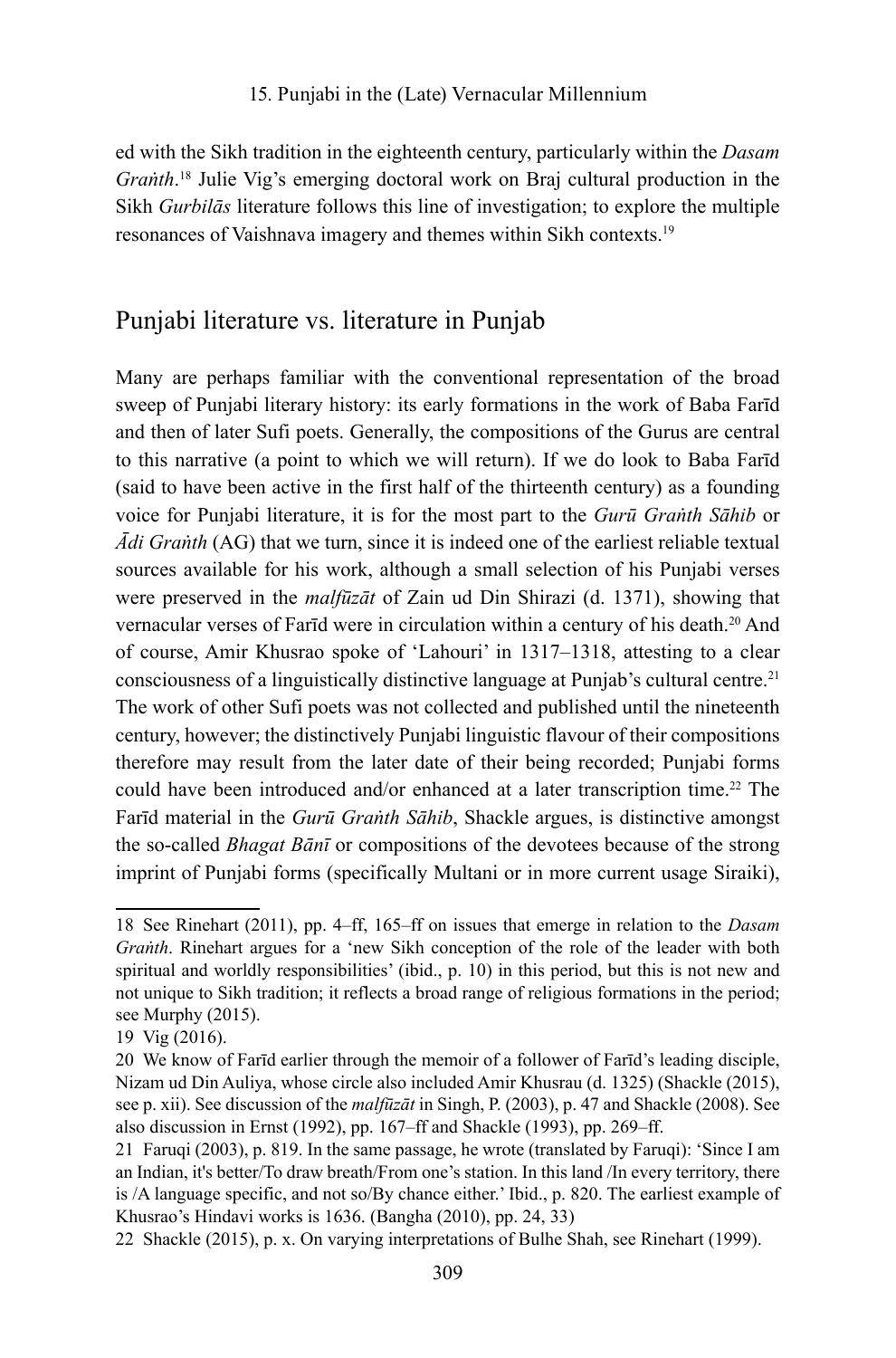rather than the more generic 'Sant bhāṣā' as it is so often called, which comprised the linguistic flavour of the remainder of the Bhagat's contributions to the *Gurū Graṅth Sāhib*. 23 As Shackle notes well, when Punjabi does emerge, it does so in two different 'flavours': 'a central language based on the Lahore area, and a south-western based on the Multan area, also cultivated to the south in Sind under the name Siraiki, in parallel with Sindhi'24—but of course, as is discussed further below, distinctions among languages were generally not highlighted, so searching for a clear distinction is an anachronistic task. We can see Punjabi's emergence in other manuscript evidence, with one colophon in the British Library's Punjabi manuscript collection claiming a surprisingly early date equivalent to 1592 CE.<sup>25</sup> There is, as shown in Purnima Dhavan's emerging research on that collection and beyond, evidence for the emergence of Punjabi in seventeenth century *fiqh* 'legal' and other texts, and its emergence overall is deeply tied to the emergence of other languages, particularly Braj and Urdu—again, not a surprise, given the lack of named differentiation among them, but useful for our now retrospective attempt to recognize Punjabi in linguistic terms.26

In the textual production associated with the Sikh tradition in particular Braj's influence was powerful; this is where the conventional Punjabi literary historiographical narrative becomes quite problematic, since the linguistic 'Punjabiness' of many of the compositions in the *Gurū Graṅth Sāhib* is unclear. While Guru Nānak and the early Gurus composed in what Shackle called early on 'The Sacred Language of the Sikhs,' with some Punjabi and other flavouring (what Shackle calls 'stylistic variety,' particularly in works by Gurus Nānak and Arjan, and in *bhagat* or other saints such as Farīd), by the time of Guru Arjan the influence of Braj was strong and increased over time, replacing the influence of Sant *bhāṣā* as a defining feature of the compositions.<sup>27</sup> Shackle has described in detail the relationship of the 'peripheral' linguistic features of the *Ādi Graṅth* or *Gurū Graṅth* 

<sup>23</sup> Shackle (2008), p. 3.

<sup>24</sup> Shackle (1979), p. 193. This article provides a useful in-depth discussion of the differences between Siraiki and Punjabi.

<sup>25</sup> Shackle (1977a), p. 42.

<sup>26</sup> Dhavan (2017).

<sup>27</sup> Shackle (1977b). On 'stylistic variety,' see Shackle (1978a), p. 82. In addressing Arjan's continuation of stylistic varieties that feature in Nānak and the Bhagats, Shackle notes particularly Arjan's 'function to have isolated and pursued further . . . a particular line of development, out of the many radiating in such extraordinary profusion from the dense nucleus of possibilities with which early Sikhism was gifted by its founder' (Shackle (1978b), p. 312). I am grateful to the anonymous reviewer for discussion of the parallel between Braj and Sant *bhāṣā* as perhaps competing cosmopolitan idioms for compositions represented in the *Gurū Graṅth Sāhib*.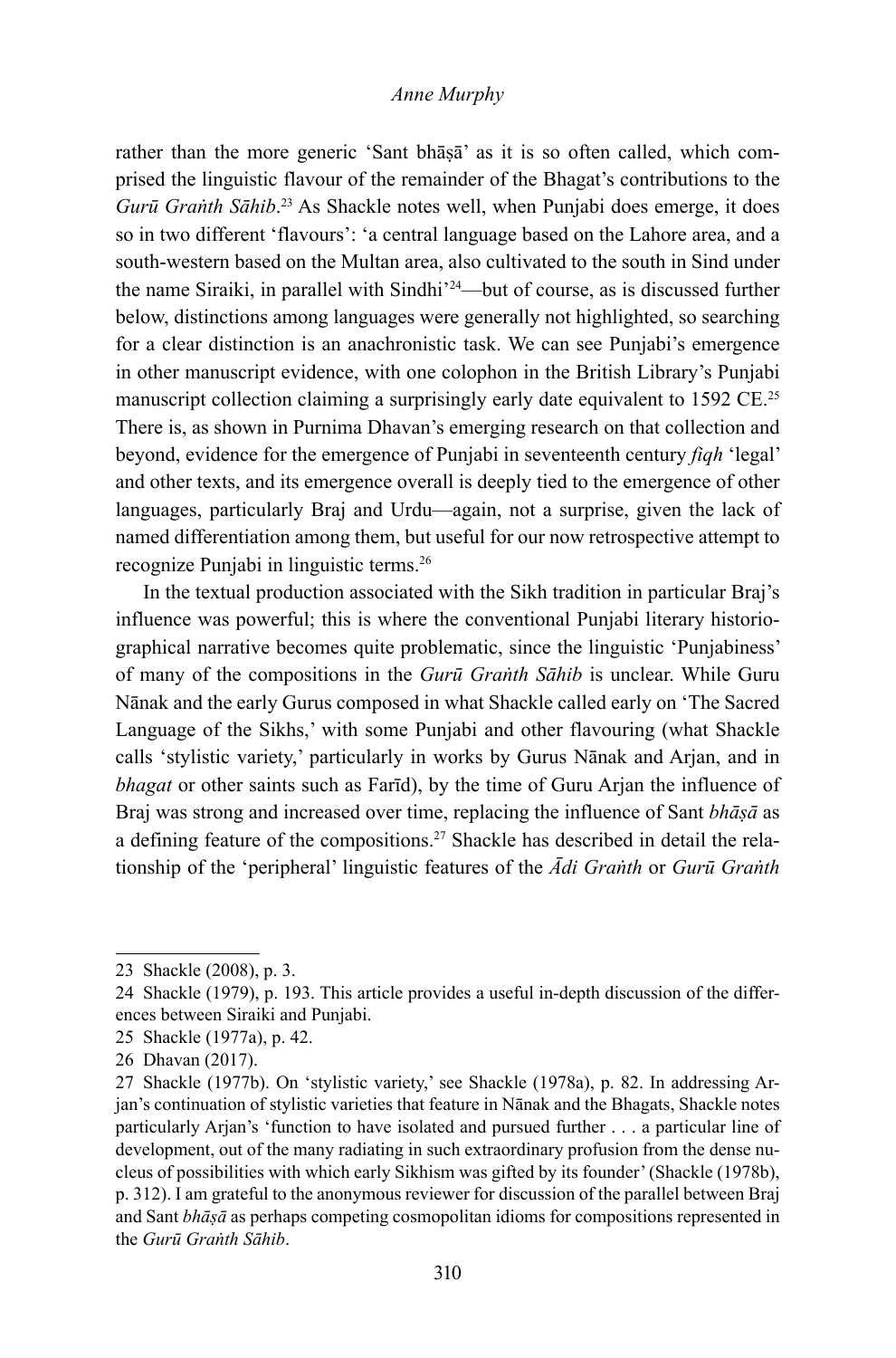*Sāhib*<sup>28</sup> in relation to its core features as a pattern that features 'classicizing' elements (the pull, that is, towards Persian and 'Sahaskriti' or archaic 'colouring') and regionalizing elements such as the south-western features he has described for Farīd, in particular.<sup>29</sup> Guru Arjan demonstrated his self-consciousness of linguistic form in his designation of some compositions with the term *dakkhanī*, what Shackle calls an 'artificial style' designed perhaps to extend the linguistic reach of the Gurus farther south into Sind.30

The *Janamsākhī*, or narrative representations of the life of Guru Nānak, provide an important early source not just on the formations of the Sikh tradition and as an early example of hagiography, as explored in important new work by Simran Jeet Singh, but also on vernacular language production, literarization, and the production of new genres.31 Building on the earlier work of Ratan Singh Jaggi, Simran Jeet Singh argues for an early date for the *Purātan Janamsākhī* (and for its relative prominence within the Sikh community, countering early claims by W. H. McLeod that asserted that the *Janamsākhī* lacked influence until the modern period).<sup>32</sup> The early date of 1588 CE, however, is attributed to a manuscript that is no longer available to us; a transcription exists, but does not feature a colophon; the other older tradition, known as the Colebrooke *Janam-sākhī* (which is available in the British Library) is also undated.<sup>33</sup> Either way, however, the text is important as an early example of prose, which appears alongside the poetic compositions of the Guru (and is therefore distinct from the other possibly early Punjabi text discussed in brief here; the work of Bhai Gurdas, which is wholly poetic in form).<sup>34</sup> Although space limitations do not allow for evaluation of the language of the *Janamsākhī* tradition in this essay—the effort here is to set out the parameters of the problem, not examine all the evidence—R. S. Jaggi's assessment of the language of the text provides an entry point. He describes the language of the text, overall, as '*sādh bhāshā-numā*

<sup>28</sup> I generally utilize *Gurū Graṅth Sāhib* to indicate the final version of the canon in 1708, rather than the earlier version, from 1604, for which the term *Ādi Graṅth* is used. I do this in deference to conventions cited by members of the Sikh community, and for the sake of distinguishing between the two versions in chronological sequence. The general scholarly convention, however, is to use the term *Ādi Graṅth*.

<sup>29</sup> See Shackle (1978b), p. 313, for a valuable diagram of linguistic features; on 'colouring,' see ibid., p. 307.

<sup>30</sup> Shackle (1993), p. 278.

<sup>31</sup> Singh S. (2016). While the term for this genre is a modern one, as Singh points out, we can use it as he does, with awareness of its limitations in historical terms. Ibid., p. 34.

<sup>32</sup> Singh S. (2016), p. 112. For Ratan Singh Jaggi's assessment of the date of the text, see Jaggi, R. (2010), ch. 3, pp. 31–39; see p. 38 for final assessment.

<sup>33</sup> Singh S. (2016), pp. 113–114; see following for extensive discussion of the history of the dating of these manuscripts.

<sup>34</sup> As noted by S. Singh, not all of the poetic compositions cited in the text, however, are included in the *Gurū Graṅth Sāhib* as Guru Nānak's; some do not appear in the canonical text at all (Singh S. (2016), p. 152).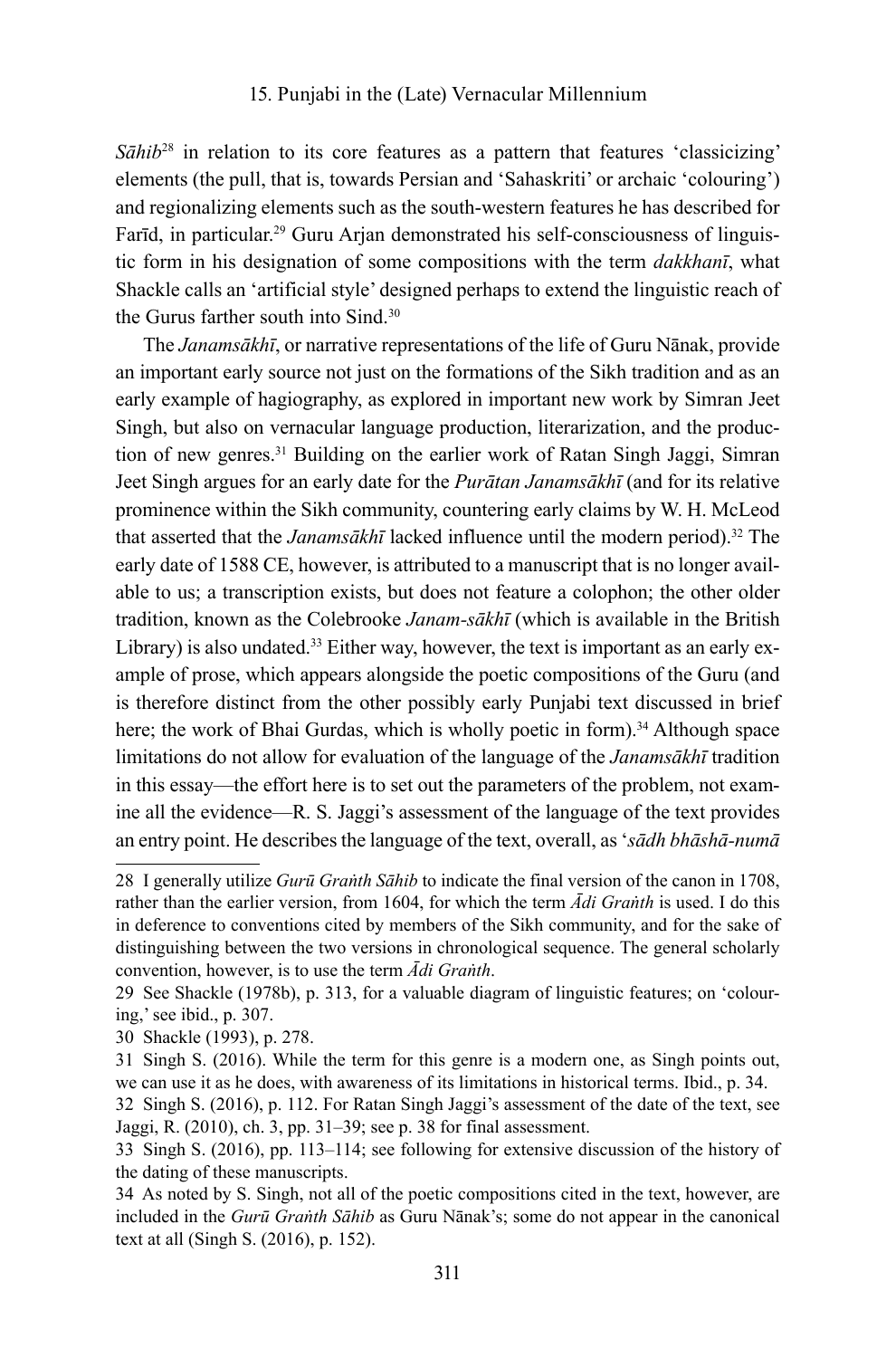*Paṅjābī*' or Punjabi influenced by/appearing as or like 'Sādh Bhāshā' or Sadhukkarī (he also notes the influence of Kharī Bolī and Urdu).<sup>35</sup> Imre Bangha calls the language of the text a form of 'Gurmukhi Rekhta,' which he defines as a language that 'consciously mixes the vernacular Hindavi . . . and the cosmopolitan Persian,' with a loose Kharī Bolī core; he distinguishes this from Sadhukkarī, defined as 'the *spontaneously* mixed literary language of the Sants that blends elements from various north Indian dialects and languages.'36 He rightly notes, however, that Persian vocabulary is not prominent in what he calls Gurmukhi Rekhta; the language of the text is thus more of a combination of vernacular forms, the mix that Jaggi notes, although perhaps less definitively Punjabi than Jaggi suggests. $37$  The language of the text does exhibit western Punjabi features (particularly verbal forms and characteristic post-positions); these, in Jaggi's view, reflect specifically the Avāṇakārī dialect of western Punjabi.38 Does this mimic the western Punjabi features present in the compositions of Nānak and Farīd, as seen in the work of Guru Arjan, which Shackle suggests was an intentional stylistic decision on Guru Arjan's part?<sup>39</sup> It is possible. Either way, here we have elements of Punjabi emerging, although undeniably later than those that emerge in the compositions attributed to Nānak and Farīd (recognizing that Farīd's much earlier works are attested in the *Gurū Graṅth Sāhib* significantly after the period of their purported composition). We see resonances of the same linguistic features in the *Hukamnāme*, letters to the *paṅth*'s dispersed communities that were extant from the time of the sixth Guru, Hargobind, in the first half of the seventeenth century, where Punjabi forms are utilized alongside more broadly familiar Sadhukkarī or Sant *bhāṣā* forms.<sup>40</sup> It is striking that Punjabi's initial emergence is seen here among what might be called more 'pragmatic,' non-devotional works, contrary to the conventional formulation of Punjabi literature's emergence among Sufis and the Sikh Gurus.

The *Vār* literature represents another Punjabi genre. One early example of this generally oral tradition in the work of Bhai Gurdas, an associate of the Gurus. As the work of Rahuldeep Singh shows, Bhai Gurdas is said to have written, interestingly, in both Punjabi (for his *vār*) and Brajbhāṣā (for a large number of *kavitt*).41 This is of particular importance, because if the Punjabi nature of the *Vār* is authentic—Gill argues for a dating of Gurdas' work to the early part of the seventeenth century, after the execution of the fifth Guru, but others argue that some compositions pre-date it—this would certainly be an early sustained example of Punjabi,

<sup>35</sup> Jaggi, R. (2010), p. 101. On Khaṛī Bolī and Urdu, see ibid., pp. 99, 106.

<sup>36</sup> Bangha (2010), p. 26.

<sup>37</sup> Ibid., p. 60.

<sup>38</sup> Ibid., pp. 95–96, 102–103.

<sup>39</sup> See above, footnote 30.

<sup>40</sup> Singh G. (1990).

<sup>41</sup> Gill (2014).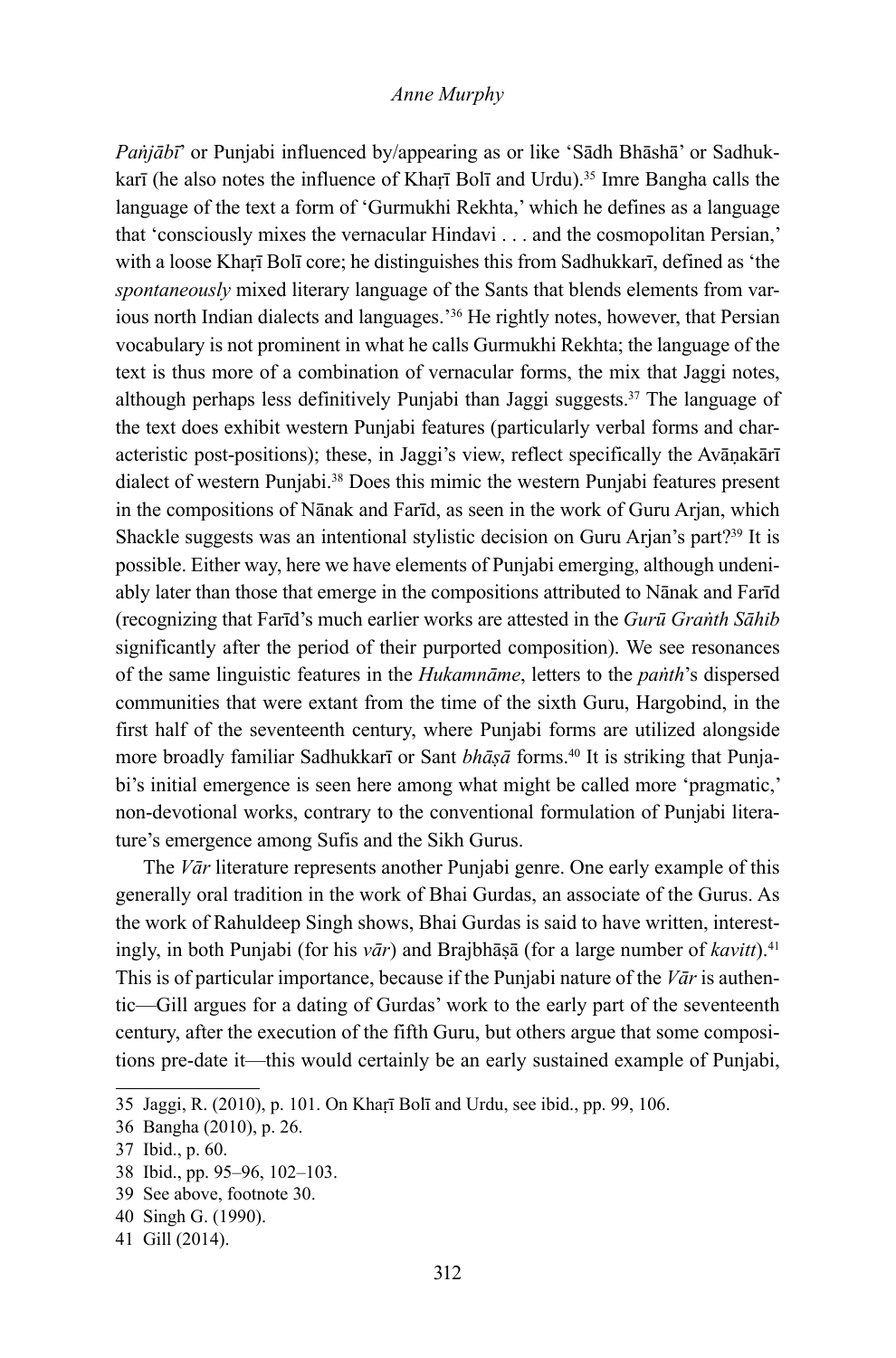or a Punjabi-influenced Rekhta or mixed language alongside the *Janamsākhī*. 42 The general lack of verified and strictly dated early manuscript evidence, however, means we cannot be sure of the Punjabi linguistic nature of the compositions in their original form; the compositions attributed to Gurdas may have been Punjabified over time before being written down.43 The acceptance of the language of the *Vār* as clearly Punjabi is also something we can debate, given the predominance of Brajbhāṣā verb forms and vocabulary alongside Punjabi features, with occasional preferences for Persian vocabulary, exhibiting some of the elements Bangha utilizes to describe Gurmukhi Rekhta. We can see these features in *Vār* 4:44

# *māṇasa deha su kheha tisu vici jībhai laī nakībī*

The body of human birth is [mere] dust, but the tongue within it acts as a herald

#### *akhī dekhani rūpa raṅga rāga nāda kaṅna karani rakībī*

Seeing with the eyes the colour and form, and hearing the music of the raga, as a rival

#### *naki suvāsu nivāsu hai paṅje dūta burī taratībī*

The nose is the home of the breath; the five messengers are in a terrible order

#### *sabha dūṅ nīvai caraṇa hoi āpu gavāi nasību nasībī*

The feet are below all, and losing oneself [before them] proves one's good fortune

#### *haumai rogu miṭāidā satiguru pūrā karai tabībī*

The True Guru obliterates the illness of ego, the Unani doctor does the job in full

#### *pairī pai riharāsa kari gura sikha gurasikha manībī*

At the feet the Guru's Sikhs recite Rahiras and become Gursikh

## *murdā hoi murīdu garībī*

Having become like the dead, the disciple is humbled. (*Vār* 4, *Pauri* 3, Jaggi, G. (2010), p. 60)45

<sup>42</sup> Bhalla (2017).

<sup>43</sup> Gill notes that neither of the two manuscripts he relies on for Gurdas Bhalla's compositions feature colophons; orthographic evidence supports his designation of them as 'early,' but no date is suggested. (Bhalla (2017), p. 14).

<sup>44</sup> According to the currently traditional numbering system, which is attested in the manuscripts in the first position. Ibid., p. 150.

<sup>45</sup> This and all translations are mine.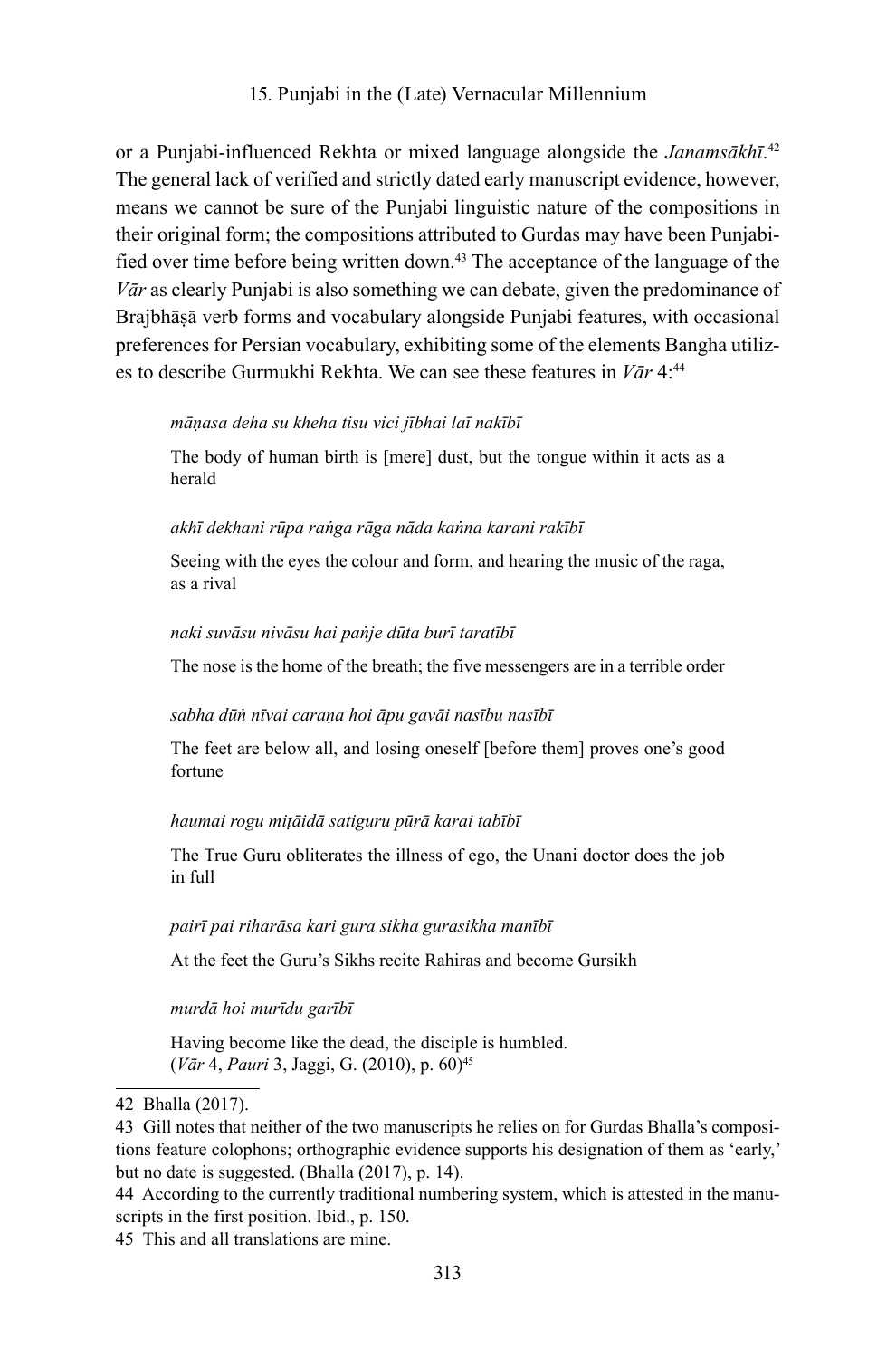There is typical Punjabi vocabulary here, but also parallels in verb form with Braj, as well as, in this example, a striking use of Persian words in the rhyme scheme that are generally overlooked in conventional translations.<sup>46</sup> Shackle has argued that the use of Persian loanwords in the *Gurū Graṅth Sāhib* is strongly associated with governance (both in terms of administration and in describing royal authority) and trade as 'a mirror reflecting the impression made by Islamic political dominance on at least one section of non-Muslim society in sixteenth-century Panjab'; R. S. Jaggi has argued that it is used in the *Purātan Janamsākhī* to provide a kind of contextual flavour: speakers who are Muslim are represented as speaking with a more Persianized vocabulary.47 In the example above, Persian vocabulary provides a striking rhyme, demonstrating that the influence of rhyme and other literary considerations thus must be accounted for alongside semantic ones, as Shackle suggests.<sup>48</sup> As Shackle argued early on, the presence of such flavouring in texts associated with the Sikh tradition does not support a general idea of 'syncretism' in defining Sikh religiosity: 'the actual patterns of influence which are suggested by the analysis of the Persian loans in the AG are so very much more interesting,' reflecting complex inflections of meaning and citations of alternative regional and religious moorings.49 More intensive examination of such markings, beyond the *Gurū Graṅth Sāhib*, will enhance our understanding of how such citations/'varieties'/'flavours' work; so will further work on the *Vār* tradition in broader terms, as Ali Usman Qasmi of Lahore University for Management Sciences is undertaking at the time of the composition of this essay.

Outside of these early examples, with the exception of the Rahit literature of the eighteenth century, Braj dominates. The description of Hawley and Mann for the *Pothi Prem Ambodh* (dated by them to 1693 CE) is instructive; that text features 'a version of western Hindi or Brajbhasha that shows a familiarity with Punjabi idioms—[fitting] . . . comfortably within the range laid out by other early texts in the Sikh tradition.'50 In addition to a rich range of non-canonical writings in Braj by figures like Harji, a competitor of accepted Guru-lineage and explored recently in an important monograph by Hardip Singh Syan, we have the *Dasam Graṅth*, explored in recent work by Robin Rinehart, an overwhelmingly Braj text, as will be visible in a moment.<sup>51</sup> It is into this world that we can also place the

<sup>46</sup> Except for the use of *nasīb*. For an exemplary translation, see <https://searchgurbani. com/bhai\_gurdas\_vaaran/vaar/4/pauri/3>. (Accessed 4 June 2015). See also a modern Punjabi translation that takes more account of the Persian words: Jaggi, G. (2010), p. 61.

<sup>47</sup> Shackle (1978a), pp. 85–86. Jaggi, R. (2010), pp. 107–108.

<sup>48</sup> Shackle (1978a), p. 86.

<sup>49</sup> Ibid., p. 94.

<sup>50</sup> Hawley and Mann (2014).

<sup>51</sup> See Syan (2013) and Rinehart (2011), p. 24, on the language of compositions in the *Dasam Graṅth*.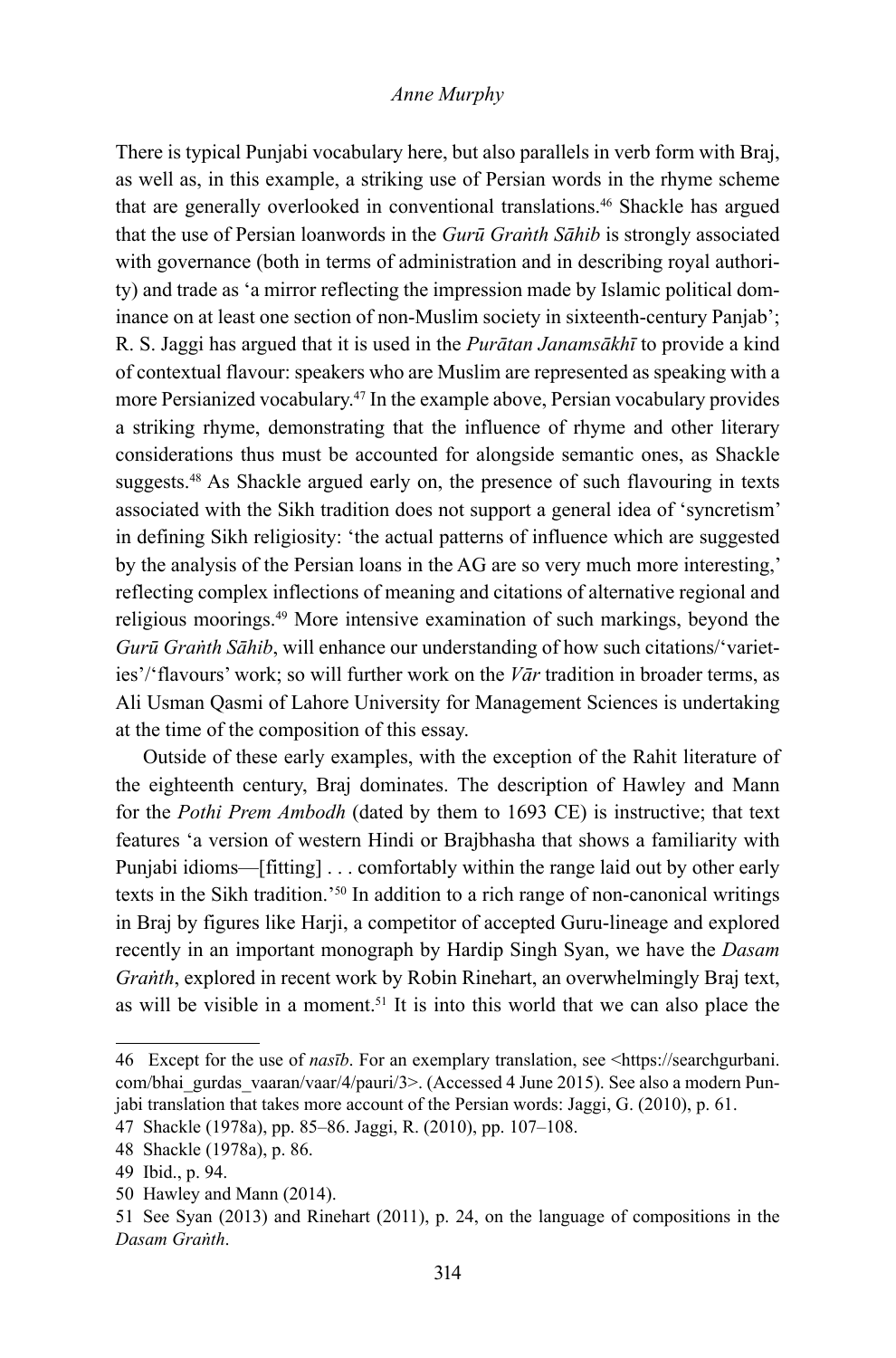*Gurbilās* literature, a historiographical literature that also is written in Braj (although often claimed as a mixture of Punjabi and Braj, such works actually strongly reflect Braj, not Punjabi). In this material, here from Sainapati (complete *c*. 1708), we can see a relatively simple form of Braj, without elaborate Persianisms and Sanskritisms:

*anika bhāṅti līlā taha karī*/*phate shāh suni lai mani dhari*/ *bahuta kopa mana māhi basāyo*/*pha'uja banāi judha ka'u āyo*// (Sainapati (1988 [1967]), ch. 2. 9, p. 69)

He performed *līlā* in various ways/Fateh Shah heard of this and held it in his mind.

A great anger took hold in his heart/So he amassed an army and came for battle.52

Stylistically this material reveals something perhaps akin to the '*tadbhava* simplicity' Busch identifies with Rahīm and Raslīn; there is more work to be done along these lines of analysis in the Punjabi case as well.53 The use of *līlā* here is of interest, as it seems clearly to function outside of its conventional Vaishnava sensibilities, functioning as a description of 'actions' or 'deeds' and, indeed, a form of *tarīkh* or history; we can see a parallel in the use of the term *vilāsa* or 'play' for narrative descriptions of the history of the Gurus in the Sikh tradition in the genre known as *Gurbilās*. Vocabulary choices are more complex but still heavily Braj in Kuir Singh's *Gurbilās* of the mid to late eighteenth century, as Julie Vig's emerging doctoral work shows.<sup>54</sup> As a result it seems many of the designations of this genre as a mix of Punjabi and Braj are aspirational at best: Braj is the main linguistic form in use. The exception to this is the Rahit literature, which does not feature a 'high' Braj form and features a stronger Punjabi articulation; Peder Gedda's emerging assessment of the dating of texts in this genre will inform our understanding of Punjabi's emergence within it, however, so judgment on this point is premature.

<sup>52</sup> Sainapati (2014), p. 21. This translation is mine. On this dating of *Gur Sobhā*, see Dhavan (2011a), p. 182, n. 5 and 6; Mann (2008), p. 252, suggests 1701 for the initiation of the text. On the text in general, see Hans (1988), pp. 245–ff.; Grewal (2004a); and Murphy (2007).

<sup>53</sup> Busch (2010), pp. 114, 116. Busch's insights into how and why Sanskritization is engaged in the premodern can be applied fruitfully in the material under consideration here (ibid., p. 119).

<sup>54</sup> Vig (2016). The nature of this *interaction*, in short, is where an important part of the story of Punjabi lies, reminiscent perhaps of Jesse Knutson's exploration of Jayadeva's *Gītagovinda* as 'a consolidation of two distinct literary registers' where the cosmopolitan and vernacular 'strategically coincide' (Knutson (2014), p. 74).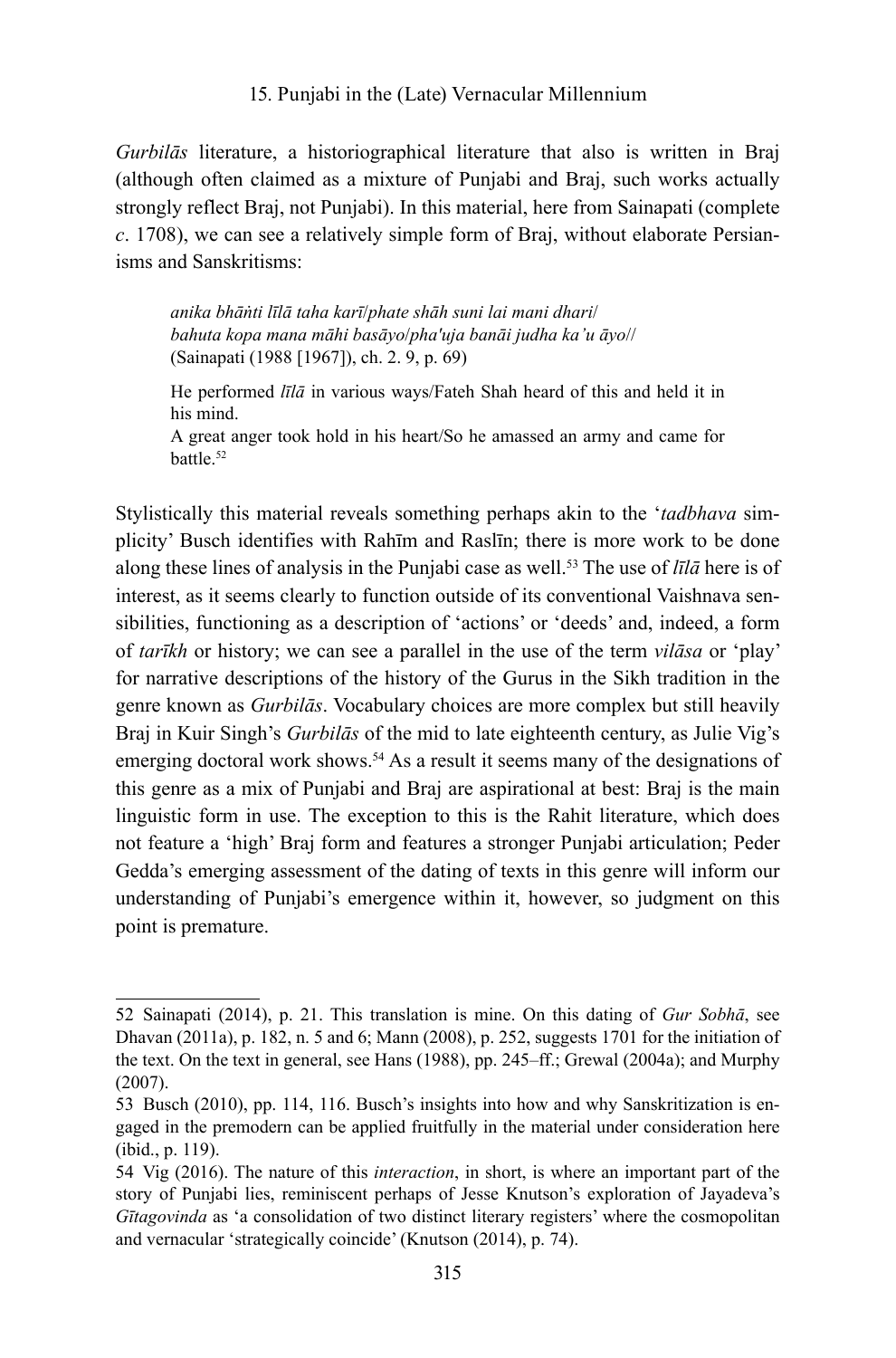Punjab-located vernacular cultural production, then, is very much a part of the larger story of a cosmopolitan Braj literary world (both courtly and religious), operating within a broader Persian cosmopolis that was expressed in local terms in the *Dasam Graṅth* (in the *Zafarnāmāh*) as well as the court of Ranjit Singh and other courtly contexts, such as the emerging courts of other Sikh chiefs, who generally sought to narrate their own historical emergence in Persian, as Purnima Dhavan has discussed.55 Recent work by Pasha Khan provides a valuable portrait of the patronage that supported (limited) Punjabi language textual production in that period; as Khan notes, however, Brajbhāṣā was 'very much part of this story as well.'56 And, of course, mainstream Sufi literature in Punjab, like courtly literature, was overwhelmingly in Persian (although this does not mean that vernacular production was absent, as Orsini notes).57 Persian also strongly informed the linguistic flavour of the *qissā* or narrative story literature in Punjabi, part of a larger genre across North India and, in the case of Hīr–Ranjha, with at times striking narrative commonalities with the older genre of the Avadhi/Hindavi *premākhyān*  of the fourteenth to sixteenth centuries.58 We are, however, generally constrained in our ability to speak in definitive terms about specifically Punjabi linguistic production in this domain by the relatively late manuscript evidence available to us; lexical choices in the *qisse* are strongly Persianate, mixed with some Punjabi grammatical forms (as we'll see in a mid-eighteenth-century example below).59

As Pollock points out, 'vernacularity is not a natural state of being but a willed act of becoming'; Busch suggests that 'courtly context and cultural orientation' are ways of beginning to understand that will.<sup>60</sup> She notes that one figure's virtuosity reveals in part his cosmopolitanism, but also 'a kind of revelling in the poetic power of Braj Bhasha.'61 This can perhaps help us to understand the state of play between Punjabi and Braj as well. Indeed, there is significant crossover between

<sup>55</sup> Dhavan (2011b).

<sup>56</sup> Khan (2013), p. 159 for quote; see discussion and citations of limited Punjabi language textual production in the period in ibid., pp. 159–ff.

<sup>57</sup> Orsini (2014), p. 404.

<sup>58</sup> Sufi commitments and the lover-to-yogi transformation motif visible in Hīr–Ranjha in particular finds a strong parallel with the earlier *premākhyān* tradition. On the relationship between the *qissā* narrative genre and the earlier *premākhyān*, see Behl and Doniger (2012), p. 336; on that genre overall, see Behl and Doniger (2012); De Bruijn (2012); and Shantanu Phukan's beautiful dissertation, which is 'only partially a thesis about *Padmavat*,' the most famous of the Avadhi *premākhyān*, but is a valuable contribution on the genre (and more) (Phukan (2000b), p. 6). On the *qissā* genre in broad terms, see the early foundational work in English, Pritchett (1985), and the important new work of Orsini (2009) and Khan (2013). 59 According to Jeevan Deol the manuscript evidence is late for Waris' *Heer* (1821 for the earliest MSS) and there is clear evidence of the expansion of the text at the hands of various editors and poets. Deol (2002), pp. 151–152.

<sup>60</sup> Pollock (2006), p. 24; Busch (2010), p. 111.

<sup>61</sup> Busch (2010), p. 112.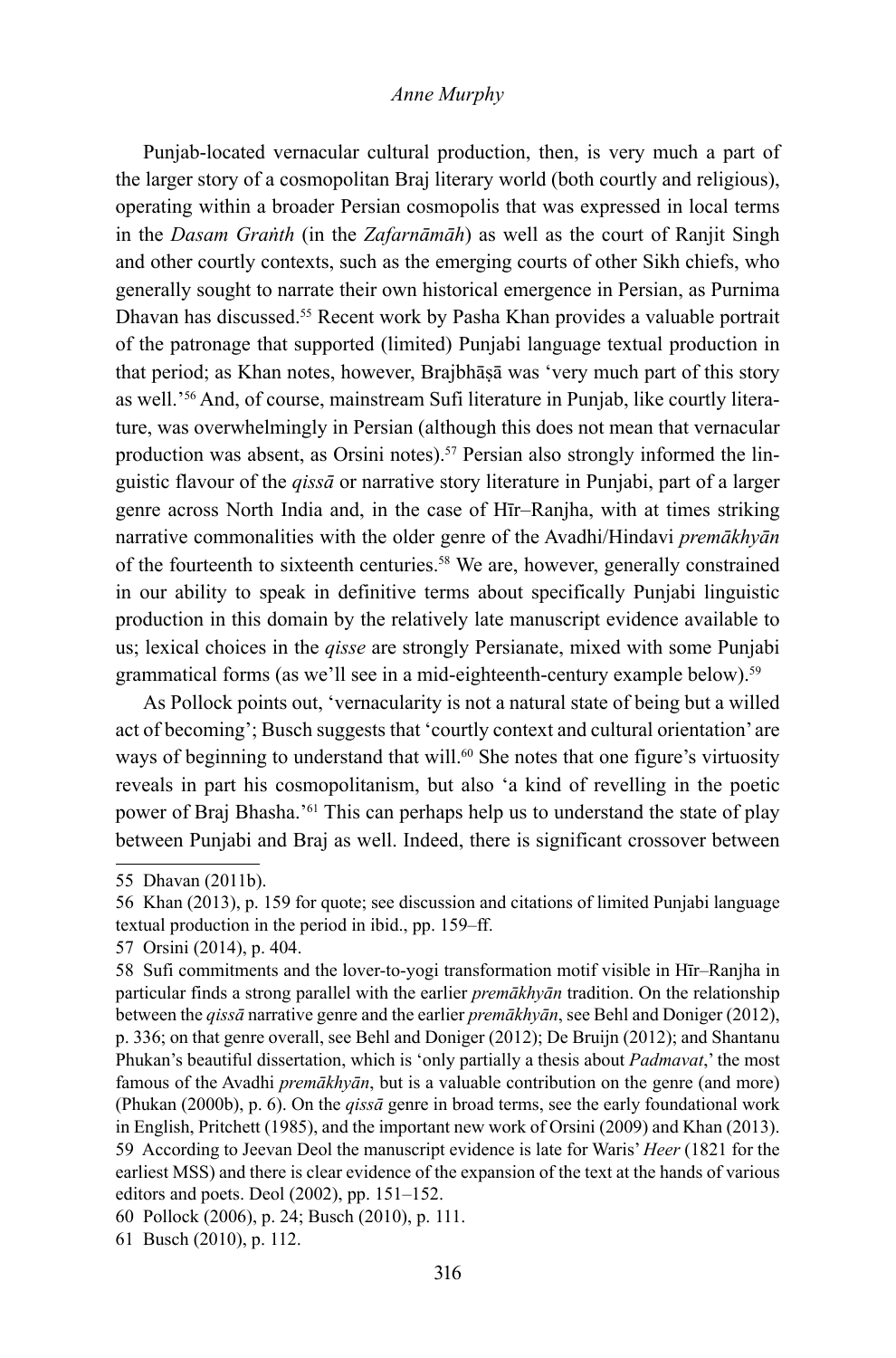Braj and early Punjabi, so drawing a clear line between these two is difficult. Busch has described the broader difficulties of defining the boundaries of Braj, so this is not an issue that is exclusive to Braj's relationship with Punjabi; in her words, Braj 'often appears to be congenitally impure, that is to say, hybrid and multiregistered';62 as she has also noted, the designation of difference is almost always politicized.63 Indeed, as Heidi Pauwels has noted so well, 'rather than regarding these as watertight categories' among New Indo-Aryan languages in the period of their emergence and literarization (to borrow again from Pollock), 'we could here too speak of a North Indian continuum of literary expression' where 'linguistic boundaries between these various idioms were often fluid.'64 Sources of the period that Francesca Orsini examines, for instance, do not distinguish between Avadhi, Braj, and other forms of what we call Hindavi; the term *bhāṣā* or *bhākhā* is used for all, although the notion of a separate idiom associated with the region of Lahore was contemporary to its use, as has been noted, so it is not that distinctive linguistic forms were not recognized; it is crucial to note therefore that this does *not mean*  that all forms of 'Hindavi' are in fact 'Hindi'; there is some slippage, at times, between Hindavi and 'early Hindi,' when these must be two different things. Only a history of Khari Boli, as Bangha rightly notes, can truly be said to excavate the contours of 'early Hindi.'65

Multilinguality, Orsini thus argues, is 'a set of historically located practices tied to material conditions of speech and writing, rather than as a kind of natural heterogeneity' or, further, a sense of absolute difference.<sup>66</sup> Varying lexical features can be identified in emergent Punjabi literary expression: strongly Persian vocabulary choices in the *qisse*, and ties to Braj and, given the larger resonances of Braj's literary domain, Vaishnava vocabulary and imagery in Sikh contexts. As Shackle notes in an important exploration of the historical evolution of modern standard Punjabi, the language 'is quite as close to the Khari dialect, which underlies both Urdu and Hindi, as Surdas's Braj, and is indeed far closer to it than the eastern Avadhi of the *Ramcharitmanas*.*'*67 We are faced with a sense of illusiveness, therefore, for a history of Punjabi, unless instead we replace such a quest with the ability to see Punjabi and Braj (as well as Punjabi and Persian, and Punjabi and

<sup>62</sup> For quote ibid., p. 116; on the difficulty of drawing its boundaries, see pp. 85–86. As Busch notes, 'during the seventeenth century it became a language that travelled vast distances, and along the journey it encountered a range of courtly contexts and regional linguistic practices, to which the poets adapted' (ibid., p. 106).

<sup>63</sup> Busch (2010), pp. 88–89. On parallel discussion of the issue of Hindi vs. Urdu, see Phukan (2000a), pp. 18–19.

<sup>64</sup> Pauwels (2009b). See also Orsini and Shaikh (2014), p. 15.

<sup>65</sup> Bangha (2010), pp. 22–23.

<sup>66</sup> Orsini (2012), p. 228.

<sup>67</sup> Shackle (1988), p. 105.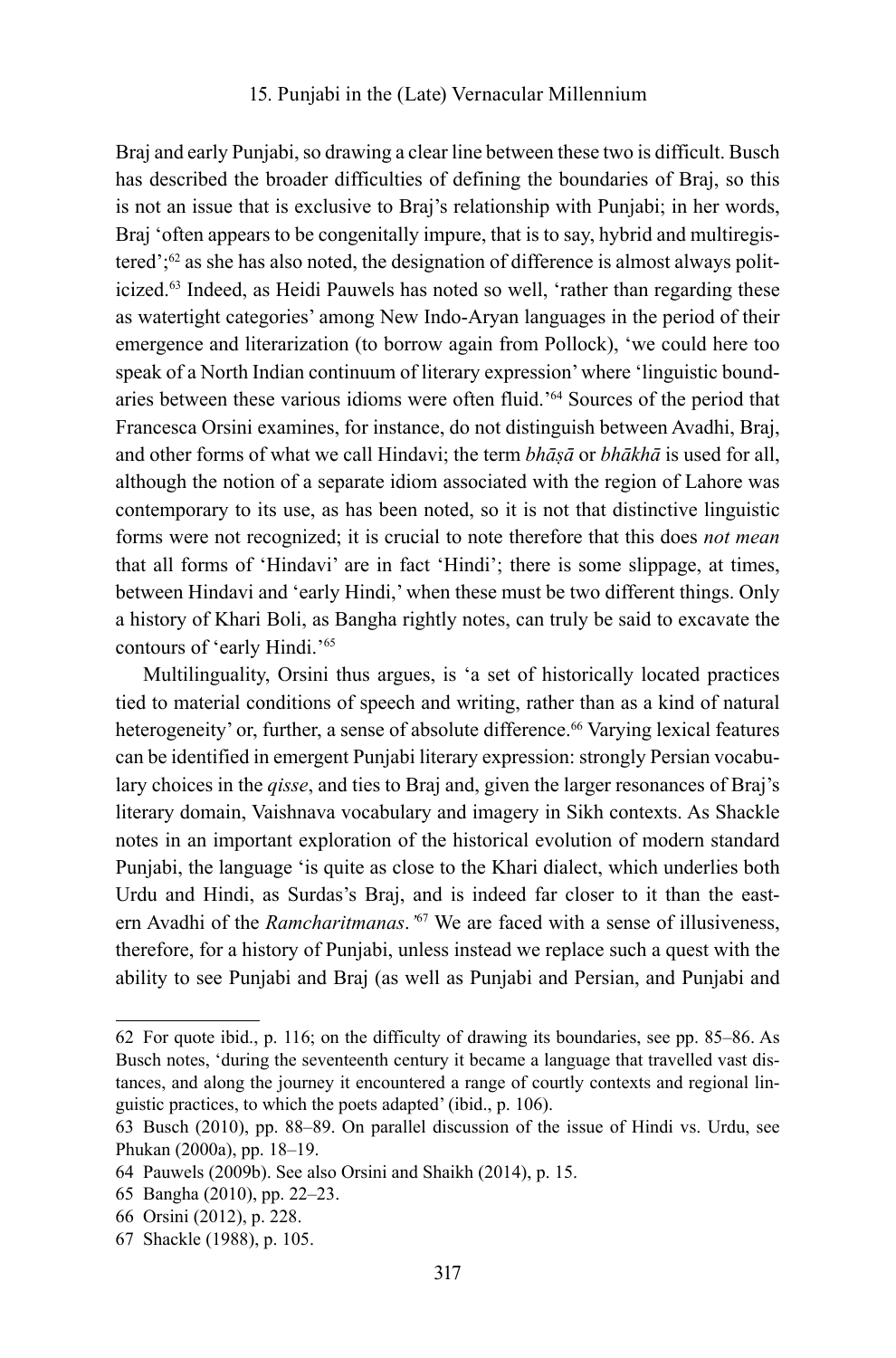other early modern linguistic formations) as a kind of *interface*, not a competition, while still recognizing the distinctions among them (and not subsuming all things written in Gurmukhi as automatically 'Punjabi,' willfully forgetting Punjabi's rich life in the Perso-Arabic script and Gurmukhi's appearance in multiple linguistic forms, and also not assuming all things written in Devanagari to be 'Hindi,' as has been for too long the temptation).<sup>68</sup>

# Region

But are there other ways to tell the story of the vernacular that is Punjabi, in this terrain? The vernacularization process is accompanied by, as Pollock describes it, 'new conceptions of communities and places,<sup>'69</sup> although language choice does not simply map to the political and religious. Punjab is no exception, as Julie Vig's research on the late eighteenth-century *Gurbilās* literature shows. The *idea*  and experience of region thus can emerge in multiple languages, and at points of interaction among them, as Kumkum Chatterjee's work on Bengal confirms. We know that Punjab as a place was imagined in powerful ways by its residents— Sikh, Muslim, Hindu, and others—in the time since Khusrao called attention to it in linguistic and cultural terms. While some have argued for Punjabi regional consciousness as a modern invention, there is a wealth of evidence to counter such a claim.70 As I have argued elsewhere, the representation of the past was a particular concern for the Sikh community in the eighteenth century: the imagination of the physical landscape of the community formed a part of such representations, although they were never strictly coterminous with Punjab and the landscape of the Gurus was far larger.<sup>71</sup>

<sup>68</sup> See discussion of these issues, and script difference, in Murphy (2018a).

<sup>69</sup> Pollock (2006), p. 6. As Pollock puts it: 'To participate in Sanskrit literary culture was to participate in a vast world; to produce a regional alternative to it was to effect a profound break—one the agents themselves understood to be a break—in cultural communication and self-understanding.' Ibid., p. 21.

<sup>70</sup> Harjot Oberoi argued in 1987 that 'it was only in the 1940s, when the demand for Pakistan was articulated by the Muslim League, and when the cold truth dawned that the Punjab might after all be divided that the Sikhs with a tragic desperation began to visualize the Punjab as their homeland.' As such, he argued, the 'affective attachment with the Punjab among the Sikhs is fairly recent, and it does not date back to the early annals of the Sikh community' (Oberoi (1987), p. 27). It is undeniable that the notion of Punjab in *national territorial* terms is entirely new; the idea of the nation state itself is entirely modern. But there is a long history to the affective attachment to Punjab among Sikhs, as well as other Punjabis. See Murphy (2012).

<sup>71</sup> Murphy (2012).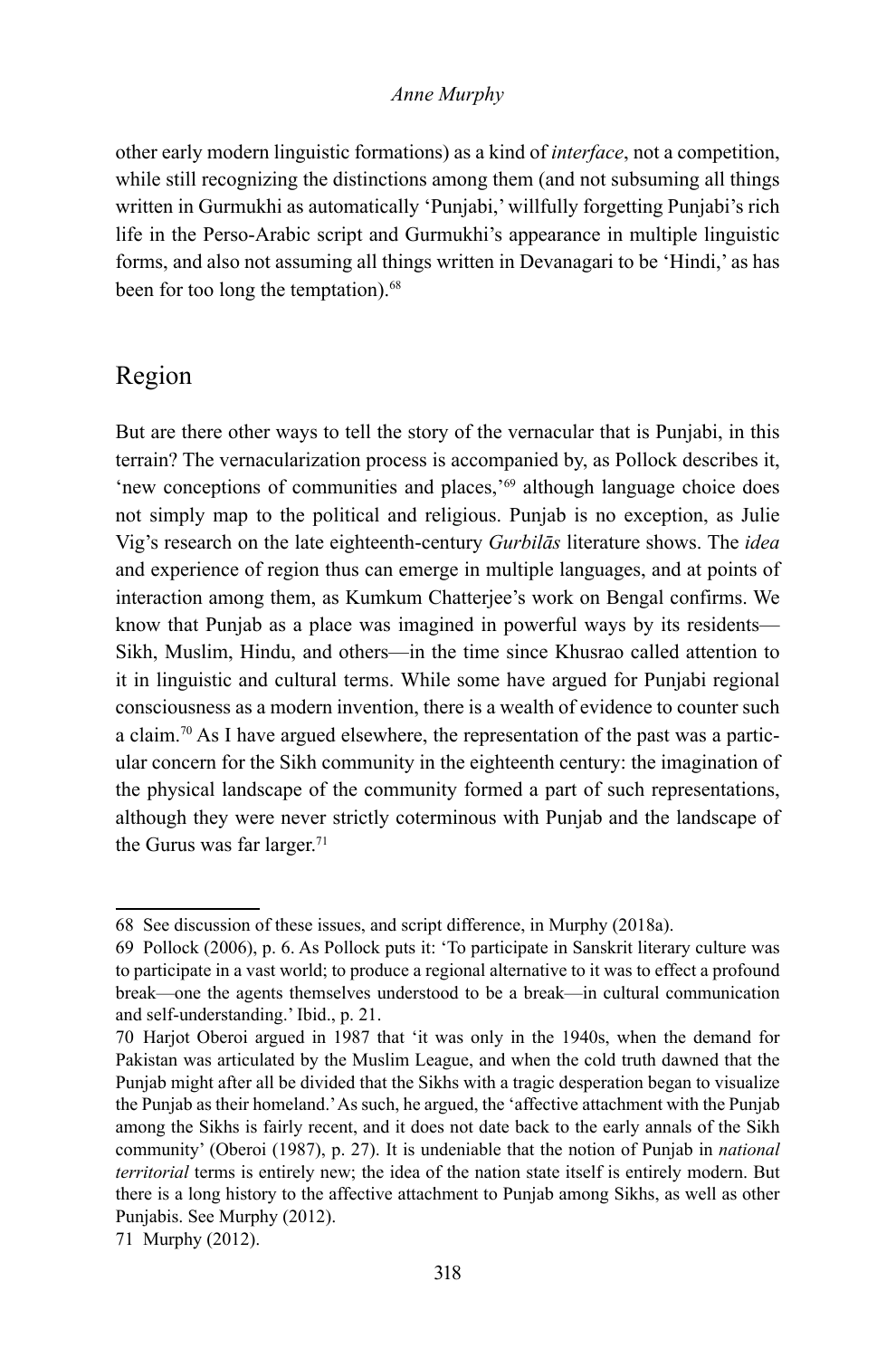We see an emergent notion of the region in the Braj seventeenth-century text, the *Bachitar Nāṭak*, attributed to the tenth Guru and contained within the *Dasam Graṅth*, where '*madara desh*' seems to refer directly to Punjab, and it is linked to the founding of the Sodhi and Bedi clans, the lineages associated with the Gurus:

*paṭhe kāgadaṁ madra rājā sudhāraṁ*, *āpo āpa mo baira bhāvaṁ bisāraṁ*/ *nripaṁ mukaliyaṁ dūta so kāsī āyaṁ*, *sabai bediyaṁ bheda bhākhe sunayaṁ*/

*sabai beda pāṭhī cale madra desaṁ*, *praṇāmaṁ kīyo ān kai kai naresaṁ*// (*Bachitar Naṭak*, ch. 4)

The Sodhi king of Madara sent letters to them, entreating them to forget past enmities/

The messengers sent by the king came to Kashi and gave the message to all the Bedis/

All the reciters of the Vedas came to Madra Desha and made obeisance to the King.

Here we do seem to see a sense of new kinds of culture boundaries' (in Pollock's words) that may or may not rely upon the formal designation of the Lahore province in the Mughal administration to describe the region of the Indus and its tributaries mentioned in earlier literature, but these boundaries also seem to exceed it; they do not here map to the emergence of a regional polity at that time.<sup>72</sup> We also see the region's emergence in Waris Shah's mid-eighteenth-century rendition of the story of the star-crossed lovers, Heer and Ranjha, perhaps the most quintessentially (ethnically?) Punjabi text one might identify (the text that the revolutionary Udham Singh, alias Muhammad Singh Azād, wanted to take his oath on when at trial); it is central, as Jeevan Deol has noted, to the 'Punjabi episteme.<sup>73</sup> Waris Shah opens his classic version of the story, *Heer*, in praise of the Lord, and the Prophet, and the Sufi saints who were so important to the cultural landscape of Punjab, creating Punjab as an Islamic landscape (with variations between the Shahmukhi or Perso-Arabic and Gurmukhi printed versions of the text):

*ma'udūda dā lāḍalā pīra cishatī shakkara gaṅja māsa'ūda bharapūra hai jī bāīāṅ kutabāṅ de vicca hai pīra kāmala jaiṅdī ājazī zuhada manazūra hai jī khānadāna vicca cishata de kāmalīata shahira fakkara dā paṭaṇa mashahūra*/ *ma'mūra jī*

<sup>72</sup> Pollock (2006), pp. 382–383. 'Punjab' as a term was in use in the period of Akbar, and it was in his reign that the province of Lahore was reorganized to encompass the five doabs. The first history of 'the Punjab' was written by Ganesh Das at the beginning of the colonial period, the *Char Bagh-i-Punjab.* Grewal (2004b), p. 9.

<sup>73</sup> On Udham Singh and the text, see *Rabba Hun Kee Kariye* (*Thus Departed Our Neighbours*) by Ajay Bhardwaj. On the 'Punjabi episteme' and Waris Shah's *Heer*, see Deol (2002), p. 142.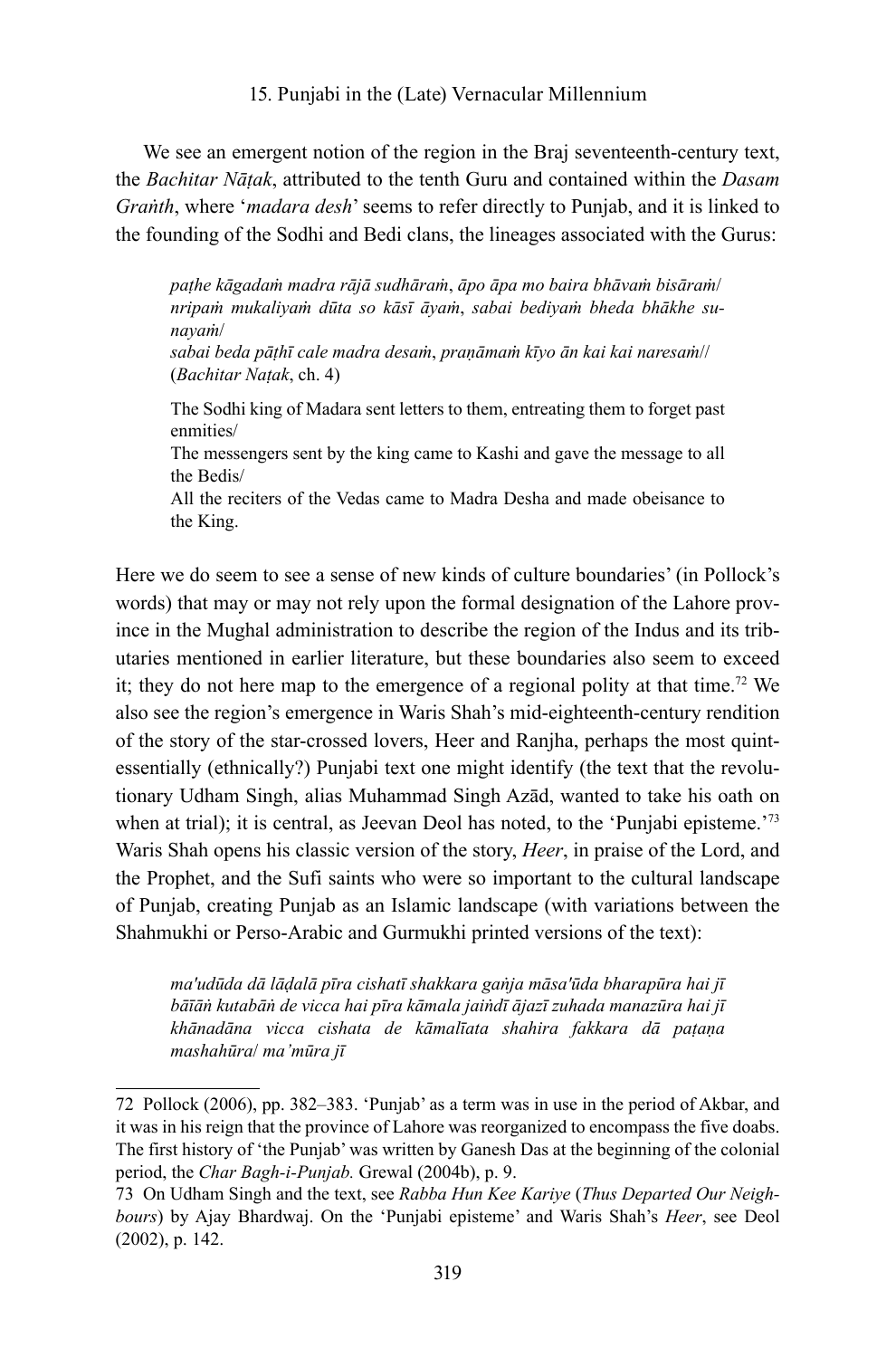*shakkara gaṅja ne āṇi makāna*/*mukām kītā dukkh darada paṅjāba dā dūra hai jī*74 (Shah (1986), pp. 2–3; Padam (1998 [1977]), p. 61)

The beloved of Moinuddin (of Ajmer), the Chishti Pir, he is full as a treasury of pure sweetness,

He is the perfect saint among the 22 poles (*kutabāṅ*) [that guide the world], whose renunciation and humility is accepted by all,

He is the perfection of the Chisht lineage, whose city has become civilized (*ma'mūr*)/famous (*mashhūr*) as a town of mendicants.

Shakar-Ganj has come and made this his home (*makāna/mukām*), dispelling the sadness and pain of Punjab.

In Waris Shah, the territory or *vilāyat* of the saint is described, locating Punjab as a distinctive region and simultaneously making it a part of a far broader Islamic imaginary.75 Farina Mir has highlighted how regional imaginaries prevailed within the *qissā* or story of Heer and Ranjha in the colonial period to define a territoriality that 'emphasizes the affective attachments people established with the local, and particularly their natal places,' where Punjab 'emerges . . . as an imagined ensemble of natal places within a particular topography (rivers, riverbanks, forests and mountains) and religious geography (Sufi shrines and Hindu monasteries).'76 This is a mapping of Punjab: Jhang, Takhat Hazara, Tilla Jogian, Rangpur; the places that are enlivened by the always repeated story of Heer–Ranjha, fixed in time and place in this region, alongside the histories and stories associated with the Sikh Gurus and other figures with diverse religious affiliations. We can see in Waris Shah's version of the text that this mapping pre-dates the British arrival. We thus see that Punjab as a place and a cultural sensibility mattered, percolating through texts that were diverse in their linguistic and religious formations—and occasionally reflective of a Punjabi vernacular linguistic form.

<sup>74</sup> The second and third lines are transposed in the Shahmukhi text; I give the order of the Gurmukhi version here. These published versions are well regarded, but there are substantial variants in published editions; compare with Ghumman (2007), p. 1. Waris Shah's text has not been formed into a critical edition; Mohan Singh published a manuscript-based form of the text in 1947 that radically shortened the text based on manuscript evidence (and was widely rejected as a result). See Deol (2002), p. 152.

<sup>75</sup> There are many similar articulations of the region in Shah's text; see also verses 56, 141, 311, 364 et al. in Shah (1986).

<sup>76</sup> Mir (2010), p. 123 for first quote, p. 134 for second.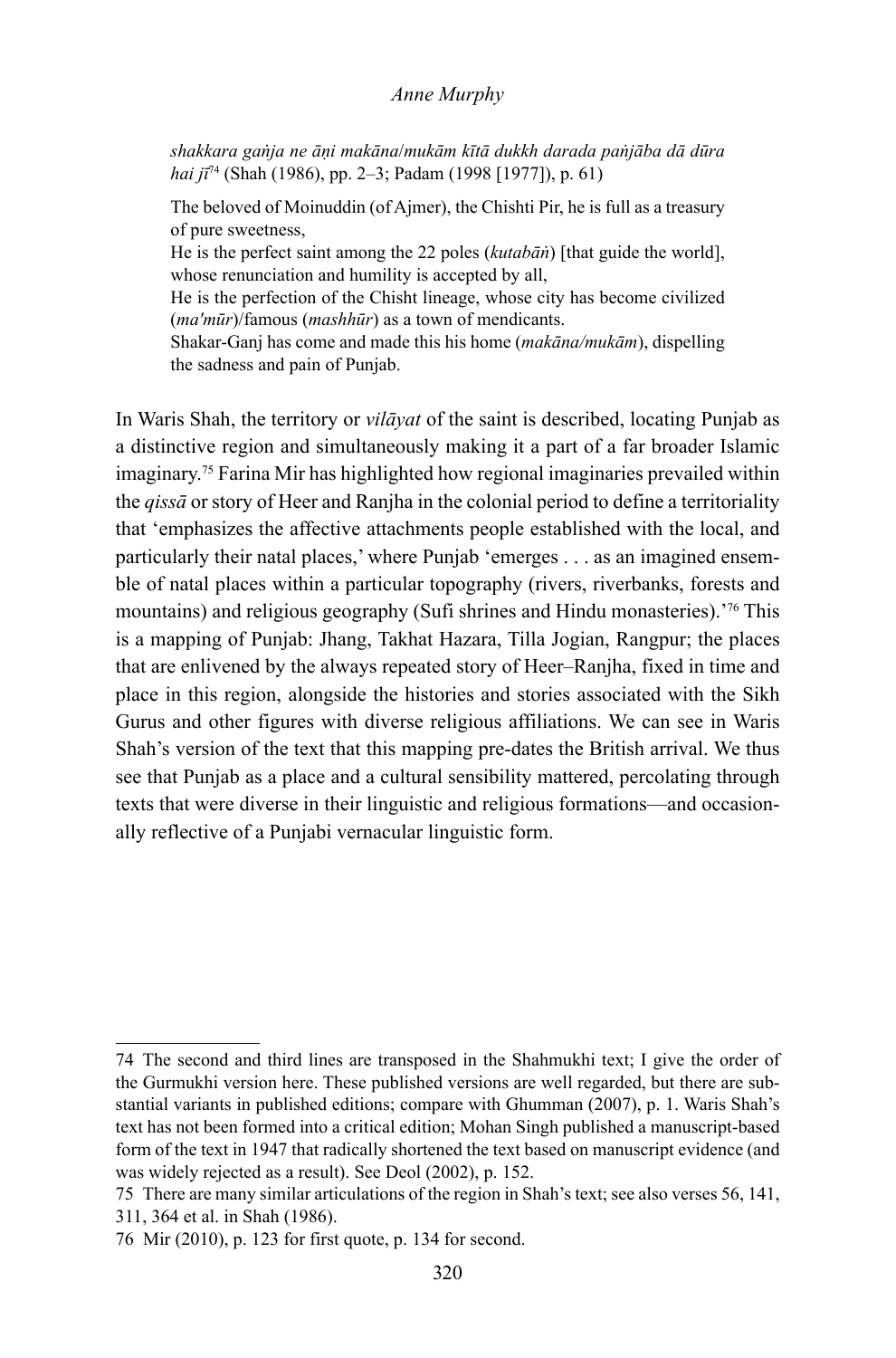# Concluding reflections

Christopher Shackle has argued that the beginnings of Punjabi literature are found in 'two genres of religious poetry' in 'two distinct traditions.'77 But we also must face that Punjabi itself as a language is illusive at best even within this formulation,78 and that the narrative of Sikh and Sufi origins must be complicated. At the same time, and in diverse textual contexts, religious communitarian formations, organized in both local and supralocal forms, did somehow matter in the construction of a Punjabi literary imaginary, strongest in Sufi contexts (as we have seen, with strong Punjabi flavouring in Farīd and Waris Shah) but perhaps strongest in extra-canonical works associated with religious contexts. Early Punjabi instances are found within texts associated with the Sikh tradition particularly in Farīd, the *Janamsākhī*, and Gurdas (with questions of dating complicating our understanding); otherwise, Sadhukkarī, at first, and Braj, later, dominate. In the Sikh context it is *loyalty to Gurmukhi* as a script that stands out over the Punjabi language, which is why Braj and Persian are both so easily integrated into Gurmukhi eighteenth-century collections associated with the *Dasam Graṅth* (although there is significant variation in the texts included in that compilation in its early versions); the lack of recognition of the difference between Punjabi as a language and Gurmukhi as a script has effaced this important distinction.<sup>79</sup> Of a region, however, we do see something emerge, but must be careful not to assume a strictly linguistic association with it.

Francesca Orsini has argued for an understanding of North India as a 'multilingual and multi-locational literary culture,<sup>30</sup> defined by maps that are multiple and sometimes overlapping. Punjab emerges in multiple linguistic registers and with a particularly complex relationship with Braj, marked by religious valences that *do not* map to the centralizing Braj vernacular forces (both courtly and religious) that we see at work elsewhere in the early modern period.81 A broader history of Punjabi literary production must address political changes in Punjab that brought

<sup>77</sup> Shackle (2015), p. x.

<sup>78</sup> The ways that *languages* function in this context, I would argue, mirrors the way religious domains also function: overlapping, and yet defined in particular contexts and for particular purposes.

<sup>79</sup> On the *Dasam Graṅth* and its contents, with an overview of printed editions and research on manuscript traditions, see Rinehart (2011), ch. 1, and Deol (2001). On script and the Persian language text, the *Zafarnāmah*, see Fenech (2013), p. 23.

<sup>80</sup> Orsini (2012), p. 238. This is a vision that 'mirrors the balance of social forces that were active and vocal in the polities of the regional Sultans and local Rajput chiefdoms and in the religious marketplace . . . of the time: rulers and chieftains, merchants and artisans, religious leaders and groups of various kinds.' (ibid., p. 239).

<sup>81</sup> I address some aspects of the distinctive vision of Punjabi texts in Braj in Murphy (2018b).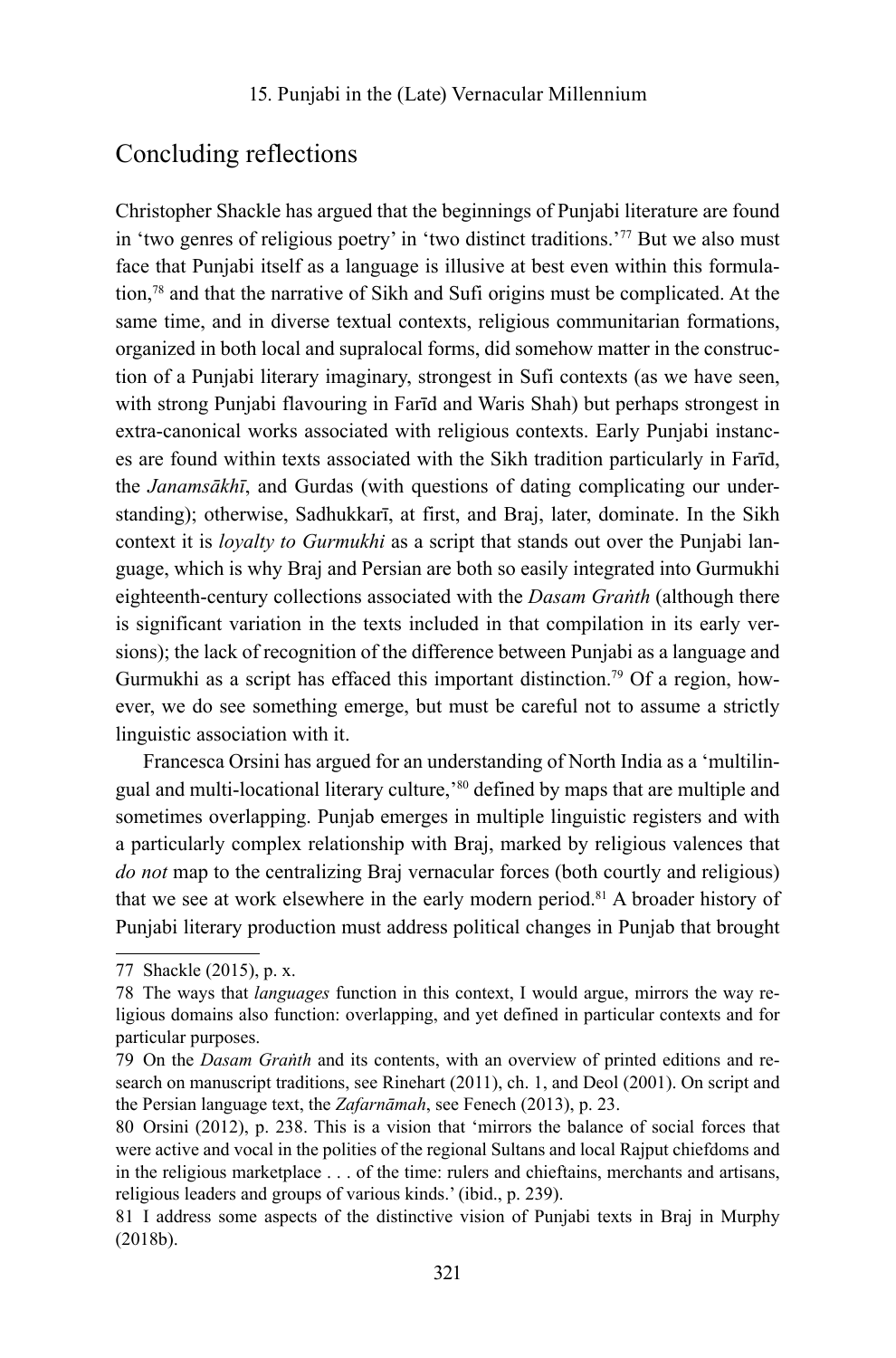late localized political control that, when it did arrive, translated into peripheral courtly commitment to Punjabi language, such as during the rule of Ranjit Singh. Neither was there sustained institutionalized religious commitment to the language for writing, since the *dominant* literatures in both Sufi and Sikh contexts were in either Persian or Braj. Punjabi emerges at the periphery. We can see this in the court records of Ranjit Singh's kingdom, which are in Persian (regardless of whether or not Punjabi was used as a spoken language). Very rarely, Gurmukhi Punjabi marginalia occur alongside the core text and marginalia/comments, all in Persian, usually as an attestation of the authenticity of the document in question.<sup>82</sup> The court therefore was not the major agent of linguistic innovation for Punjabi, and religious interventions also appeared outside of institutional centres. This is in keeping with Orsini's findings that 'rather than a model of literary culture centred around either religious sites or around royal courts,' we must look to 'the interrelated efforts of singers, poets, patrons and audiences at courtly darbars and sabhas, in the open spaces of chaupals in towns and villages, in temples and khanqahs.'83 This is where we therefore must locate Punjabi: *as an alternative to* institutional powers (articulated in cosmopolitan languages like Persian and Braj), <sup>84</sup> connected to a generalized sense of regionality expressed not only in that language, important perhaps particularly *because* it did not map to state or religious institution. Instead, it was linked to a kind of aesthetic practice, as Pollock has argued, embodying an affective domain available within and across religious boundaries.<sup>85</sup> It is that *affective* domain and *aesthetic* practice at the periphery that we must attend to in the effort to make space for Punjabi and its illusive multilingual (and multireligious) history (with striking parallels with the current situation).<sup>86</sup> This might explain, for instance, why when Ranjit Singh consolidated his reign at the end of the eighteenth century, he engaged a Punjabi-influenced *Persian* to do so.87 Was the

<sup>82</sup> See, for example, in the Khalsa Darbar Records, Dharamarth Section, Bundle 5, X Pt. 2, 429 and 471. Punjabi State Archives Collection, Chandigarh.

<sup>83</sup> Orsini (2012), p. 243. Hawley concurs in his recent work (Hawley (2015), p. 311), citing an unpublished paper by Christian Novetzke. Shackle (1993), p. 288, conversely, argues that Siraiki emerges as a distinct literary language precisely because of court patronage.

<sup>84</sup> This has continued to a degree into the modern period, perhaps in keeping with Tariq Rahman's description of Punjabi's association 'with pleasure [that] is connected with a certain kind of Punjabi identity' (Rahman (2002), p. 395). See Murphy (2018a) for discussion. 85 Pollock (2006), p. 18. These non-state formations interacted with the court, to be sure, but were not limited to polity. As we know, Sufi shrines, Nāthyogī centres, and the Sikh Gurus too made their claims on the political sphere, and the issue of 'sovereignty' was not equivalent to that imagined in the formulation of the modern nation state. I cannot address this broader issue here, but discuss the problem of reading 'sovereignty' in Sikh contexts in Murphy (2015). 86 Murphy (2018a).

<sup>87</sup> Based on reading of the *dharamarth* records of the Lahore state (see Murphy (2012), pp. 165–ff) For similar observations on 'easy' Persian and the influence of the vernacular, see Orsini (2014), pp. 406–407.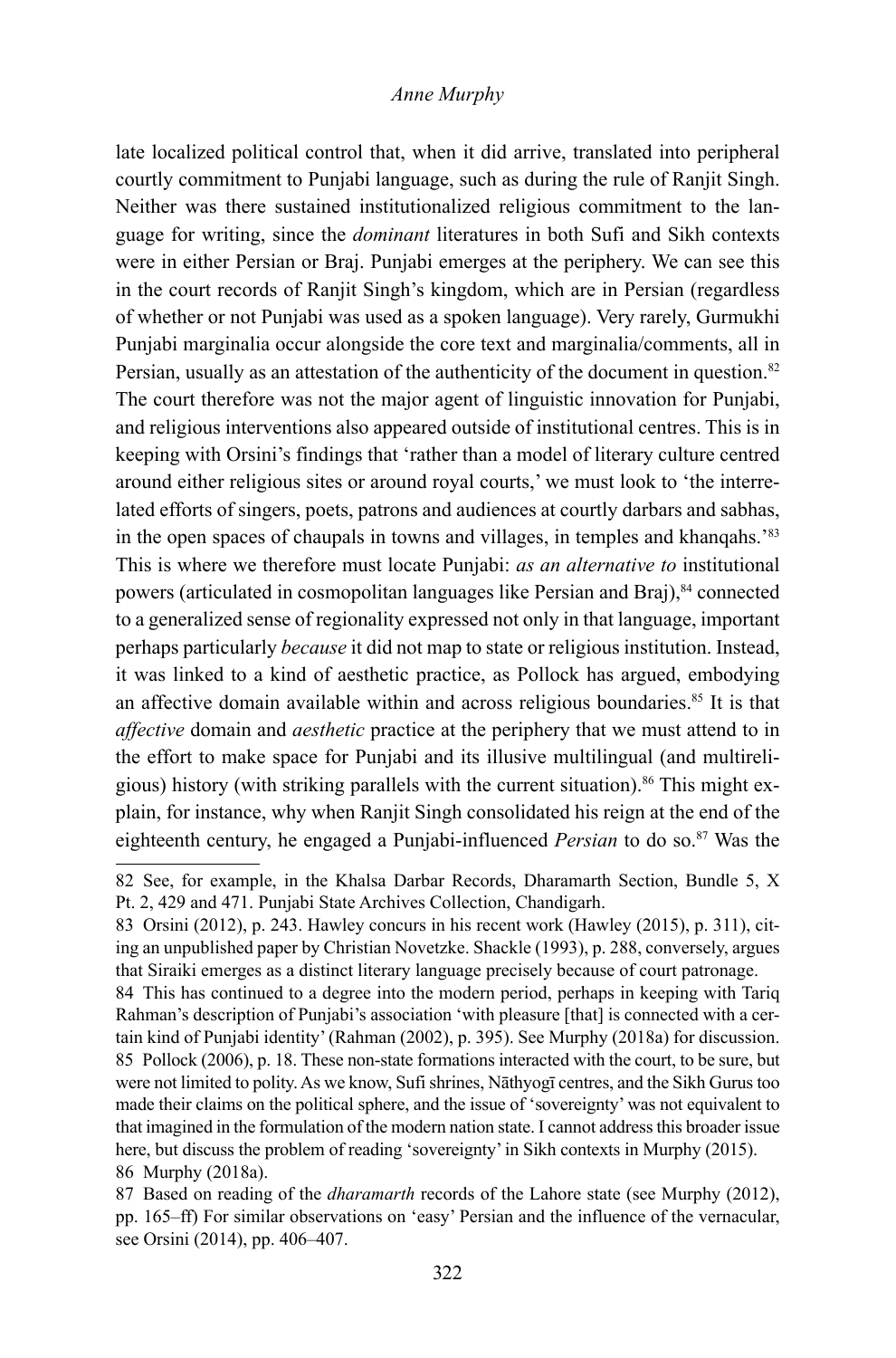vernacular already, perhaps, marked by a non-statist imaginary, as Ishwar Gaur's recent study of Waris Shah's *Heer* suggests, in a context where a vernacular *polity* had had no space to emerge and Braj and Persian functioned as institutionalized idioms of power, both religious and courtly?88 This puts it on par with the ethical dimensions of Marathi as a vernacular that Christian Novetzke's work engages with, and his discussion of non-state locations for Marathi literary emergence, although the Punjabi case is in fact far more clear in terms of its extra-institutional moorings and individualistic orientation.89 It is also in keeping with Shantanu Phukan's and Allison Busch's respective insights into the emergence of early Hindavi in relation to Persian and Sanskrit, where we see the emergence of Hindavi alongside Persian as allowing for a particular kind of emotional expression that, in Phukan's words, acted 'not as an instrument of conversion, nor yet as a concession to the simple sensibilities of rural folk, but as an effective vehicle for the expression of such emotional states and modalities of knowledge as can better be captured by it'; it was also as such particularly associated with the feminine voice.<sup>90</sup> Busch has shown that courtly *rītī* literature in Braj 'developed an extraordinary capacity to speak across cultural barriers to a wide variety of people in a way that neither Persian or Sanskrit could ever do.'91 All of these resonances were of course radically reconfigured with the new politics of language in the nineteenth century, but in the early modern period, we can see Punjabi enacting its own set of affective connotations within a larger diverse linguistic landscape otherwise dominated by Persian and Braj.

The emergence of Punjabi similarly meant something particular in the complex linguistic and literary expressive worlds of early modern Punjab. The role I suggest here can be said to prefigure the position of Punjabi that Farina Mir describes in the colonial period, positioning Punjabi as simultaneously 'outside' (of state and other forms of power) and yet vividly present and resilient perhaps *because* 

<sup>88</sup> Gaur (2009).

<sup>89</sup> The state was certainly an agent of vernacular literalization in the inscriptional evidence for Marathi Novetzke discusses; he admits that 'vernacularization occurred at the intersection of state and public culture,' acknowledging a state role (Novetzke (2016), pp. 168, 194.) His observation of the Yadava neglect of Marathi as an opening to literary innovation bears striking similarity to the earlier argument of Farina Mir regarding the florescence of Punjabi in the colonial period, outside of colonial influence (Novetzke (2016), p. 75; Mir 2010)*.* See Murphy (forthcoming 2019?) on expressions of individualization in early modern Punjabi cultural forms.

<sup>90</sup> Phukan (2000b), p. 87 (for quote); see overall discussion pp. 72–ff; see also Phukan (2000a), pp. 15–ff. As Phukan well notes, such an interplay of languages does not just allow for the expression of different semantic registers but *extends* the range of each language so utilized (Phukan (2000a), p. 15).

<sup>91</sup> Busch (2011), p. 100*.* This is an argument also visible in Bangha (2010), p. 83.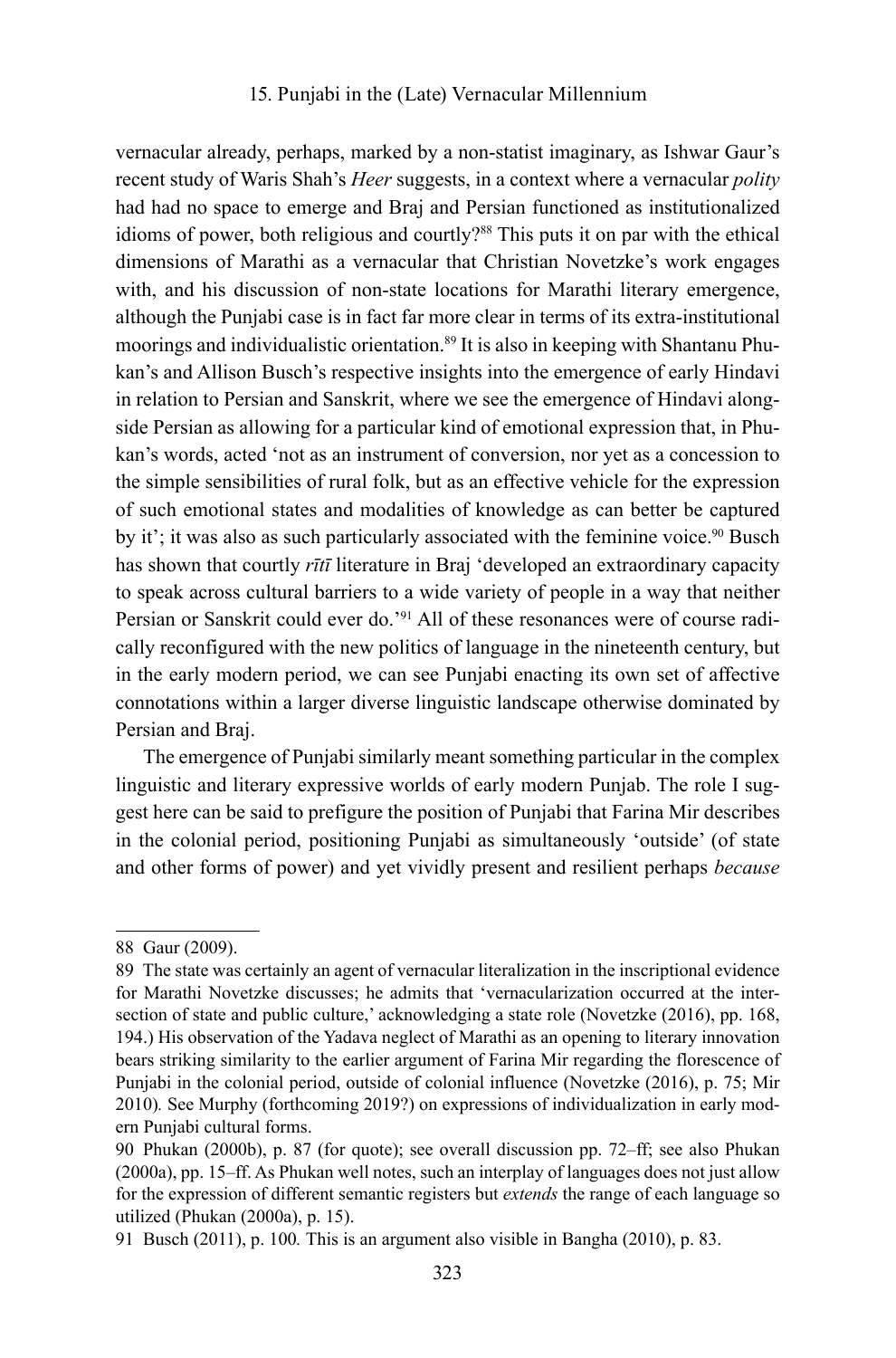of such a position.92 This, of course, also explains why it is so difficult to find. Overall, we need an explanatory mechanism for the dynamics of vernacularization in Punjab that embraces the range of material before us, religious and not, courtly and not, both when distinctive features of Punjabi as a language do emerge (to differentiate it from other forms or 'flavours' of Hindavi) and when they do not.<sup>93</sup> This essay represents preliminary thinking along such lines.

# References

- Bangha, Imre. 2010. 'Rekhta: Poetry in Mixed Language. The Emergence of Khari Boli Literature in North India,' in Francesca Orsini (ed.), *Before the Divide: Hindi and Urdu Literary Culture*, pp. 21–83. New Delhi: Orient Blackswan.
- Behl, Aditya and Wendy Doniger. 2012. *Love's Subtle Magic: an Indian Islamic Literary Tradition, 1379-1545*. New York: Oxford University Press.
- Bhalla, Gurdas (trans. introd. and comm. R. Singh Gill). 2017. *Drinking from Love's Cup: Surrender and Sacrifice in the Vārs of Bhai Gurdas Bhalla*. New York: Oxford University Press.
- Burchett, Patton E. 2012. '*Bhakti* Religion and Tantric Magic in Mughal India: Kacchvāhās, Rāmānandīs, and Nāths, circa 1500-1750.' Ph.D. Dissertation. Columbia University.
- Busch, Allison. 2010. 'Riti and Register: Lexical Variation in Courtly Braj Bhasha Texts,' in Francesca Orsini (ed.), *Before the Divide: Hindi and Urdu Literary Culture*, pp. 84–120. Hyderabad: Orient Blackswan.
	- ——— 2011. *Poetry of Kings: The Classical Hindi Literature of Mughal India*. New York: Oxford University Press.
- Chatterjee, Kumkum. 2009. 'Cultural flows and cosmopolitanism in Mughal India: The Bishnupur Kingdom,' *The Indian Economic and Social History Review*, 46 (2): 147–182.
- De Bruijn, Thomas. 2012. *Ruby in the Dust: Poetry and History in Padmāvat by the South Asian Sufi poet Muhammad Jayasi*. Leiden: Leiden University Press.
- Deol, Jeevan. 2001. 'Eighteenth-Century Khalsa Identity: Discourse, Praxis, and Narrative,' in A.P. Singh Mandair, C. Shackle, and G. Singh (eds), *Sikh Religion, Culture, and Ethnicity*, pp. 25–46. Surrey: Curzon Press.

<sup>92</sup> Mir (2010).

<sup>93</sup> Pollock indeed noted in passing that 'the cultures of Place (or *deśa*) were intended to at once replicate and replace the global order of Sanskrit (although this was not true in all cases; Sufi poets, for example, had other agendas)' (Pollock (2006), p. 397).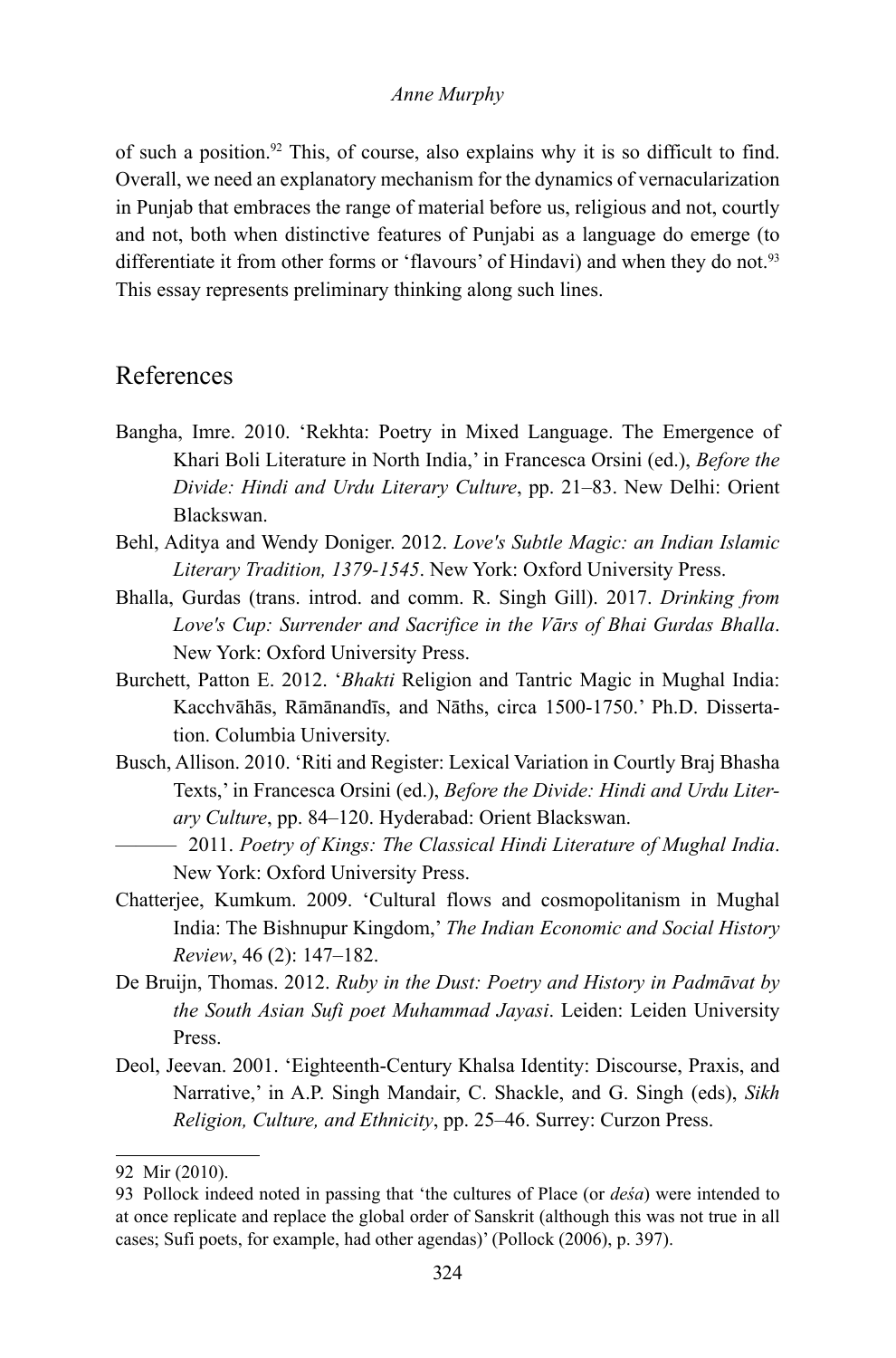——— 2002. 'Sex, Social Critique, and the Female Figure in Premodern Punjabi Poetry: Vāris Shāh's "Hīr",' *Modern Asian Studies*, 36 (1): 141–171.

- Dhavan, Purnima. 2011a. *When Sparrows Became Hawks: The Making of the Sikh Warrior Tradition, 1699-1799*. New York: Oxford University Press.
	- ——— 2011b. 'Redemptive Pasts and Imperiled Futures: The Writing of a Sikh History,' in Anne Murphy (ed.), *Time, History and the Religious Imaginary in South Asia*, pp. 40–54. New York: Routledge.
- ——— 2017. 'The Ebb and Flow of Everyday Contacts: Forging Literary Communities in Early Modern Panjab' [public talk at the Centre for India and South Asia Research, University of British Columbia, 14 September].
- Ernst, Carl W. 1992. *Eternal Garden: Mysticism, History, and Politics at a South Asian Sufi Center*. Albany: State University of New York Press.
- Faruqi, Shamsur R. 2003. 'A Long History of Urdu Literary Culture, Part 1: Naming and Placing a Literary Culture,' in Sheldon Pollock (ed.), *Literary Cultures in History: Reconstructions from South* Asia, pp. 805–863. Berkeley: University of California Press.
- Fenech, Louis E. 2008. *The Darbar of the Sikh Gurus: The Court of God in the World of Men*. New Delhi: Oxford University Press.
	- ——— 2013. *The Sikh Zafar-nāmah of Guru Gobind Singh: A Discursive Blade in the Heart of the Mughal Empire*. New York: Oxford University Press.
- Gaur, Ishwar D. 2009. *Society, Religion and Patriarchy: Exploring Medieval Punjab through Hir Waris*. New Delhi: Manohar.
- Ghumman, Bikram S. (ed.). 2007. *Hīr Wāris Shāh*. Amritsar: Waris Shah Foundation.
- Gill, Rahuldeep S. 2014. 'The Works of Bhai Gurdas,' in P. Singh and L.E. Fenech (eds), *The Oxford Handbook of Sikh Studies*, pp. 147–158*.* New York: Oxford University Press.
- Grewal, J.S. 2004a. 'Praising the Khalsa: Sainapat's Gursobha,' in J.S. Grewal (ed.), *The Khalsa: Sikh and non-Sikh Perspectives*, pp. 35–45. New Delhi: Manohar.

——— 2004b. *Social and Cultural History of the Punjab: Prehistoric, Ancient and Early Medieval*. New Delhi: Manohar.

- Hans, Surjit. 1988. *A Reconstruction of Sikh History from Sikh Literature*. Jalandhar: ABS Publishers.
- Hawley, John S. 2015. *A Storm of Songs: India and the Idea of the Bhakti Movement*. Cambridge: Harvard University Press.
- and Gurinder S. Mann. 2014. 'Mirabai at the Court of Guru Gobind Singh,' in A. Busch and T. De Bruijn (eds), *Culture and Circulation: Literature in Motion in Early Modern India*, pp. 107–138. Leiden: Brill.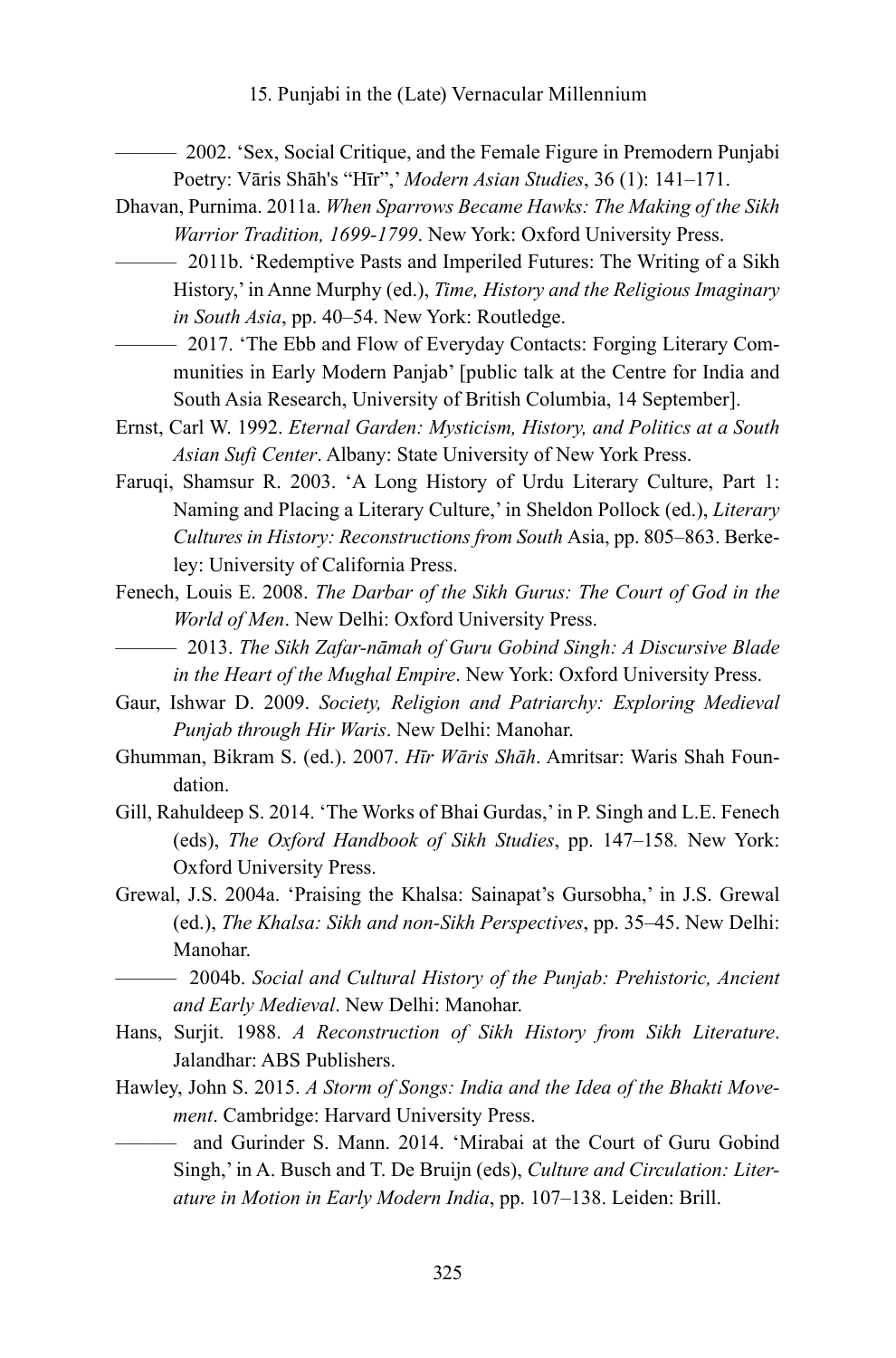- Horstmann, Monika. 2011. 'Theology and Statecraft,' *South Asian History and Culture*, 2 (2): 184–204.
- Jaggi, Ratan S. 2010. *Purātan Janam Sākhī: Adhi'ain ate Saṁpādan*. Patiala: Gurmat Prakashan.
- Jaggi, G. K. 2010. *Gurbāṇī dī Kuṅjī: Vārāṅ Bhāī Gurdās Sṭīk*. Delhi: Arsee Publishers.
- Khan, Pasha M. 2013. 'The Broken Spell: The Romance Genre in Late Mughal India.' Ph.D. Dissertation. Columbia University.
- Knutson, Jesse. 2014. *Into the Twilight of Sanskrit Court Poetry: The Sena Salon of Bengal and Beyond*. Berkeley: University of California Press.
- Mann, Gurinder S. 2008. 'Sources for the Study of Guru Gobind Singh's Life and Times,' *Journal of Punjab Studies*, 15 (1–2): 229–284.
- Mir, Farina. 2010. *The Social Space of Language: Vernacular Culture in British Colonial Punjab*. Berkeley: University of California Press.
- Murphy, Anne. 2007. 'History in the Sikh Past,' *History and Theory*, 46 (3): 345– 365.
	- ——— 2012. *The Materiality of the Past: History and Representation in Sikh Tradition*. New York: Oxford University Press.
		- ——— 2015. 'A Millennial Sovereignty? Recent Works on Sikh Martial and Political Cultures in the Seventeenth and Eighteenth Centuries,' *History of Religions*, 55 (1): 89–104.
		- ——— 2018a. 'Writing Punjabi across borders,' *South Asian History and Culture*, 9 (1): 68–91.
	- ——— 2018b. 'Thinking beyond Aurangzeb and the Mughal State in a late 18th century Punjabi Braj source,' *Journal of the Royal Asiatic Society*, 28 (3): 537–554.

——— forthcoming (2019?). 'Sufis, Jogis, and the question of religious difference: Individualization in early modern Punjab through Waris Shah's *Hīr*.'

- Novetzke, Christian. 2016. *The Quotidian Revolution: Vernacularization, Religion, and the Premodern Public Sphere in India*. New York: Columbia University Press.
- Oberoi, Harjot. 1987. 'From Punjab to "Khalistan": Territoriality and Metacommentary,' *Pacific Affairs*, 60 (1): 26–41.
- Orsini, Francesca. 2009. *Print and Pleasure: Popular Literature and Entertaining Fictions in Colonial India*. Ranikhet: Permanent Black.
	- ——— 2012. 'How to do multilingual history? Lessons from fifteenth- and sixteenth-century north India,' *The Indian and Economic Social History Review*, 49 (2): 225–246.
		- ——— 2014. 'Traces of a Multilingual World: Hindavi in Persian Texts,' in F. Orsini and S. Shaikh (eds), *After Timur Left: Culture and Circulation in*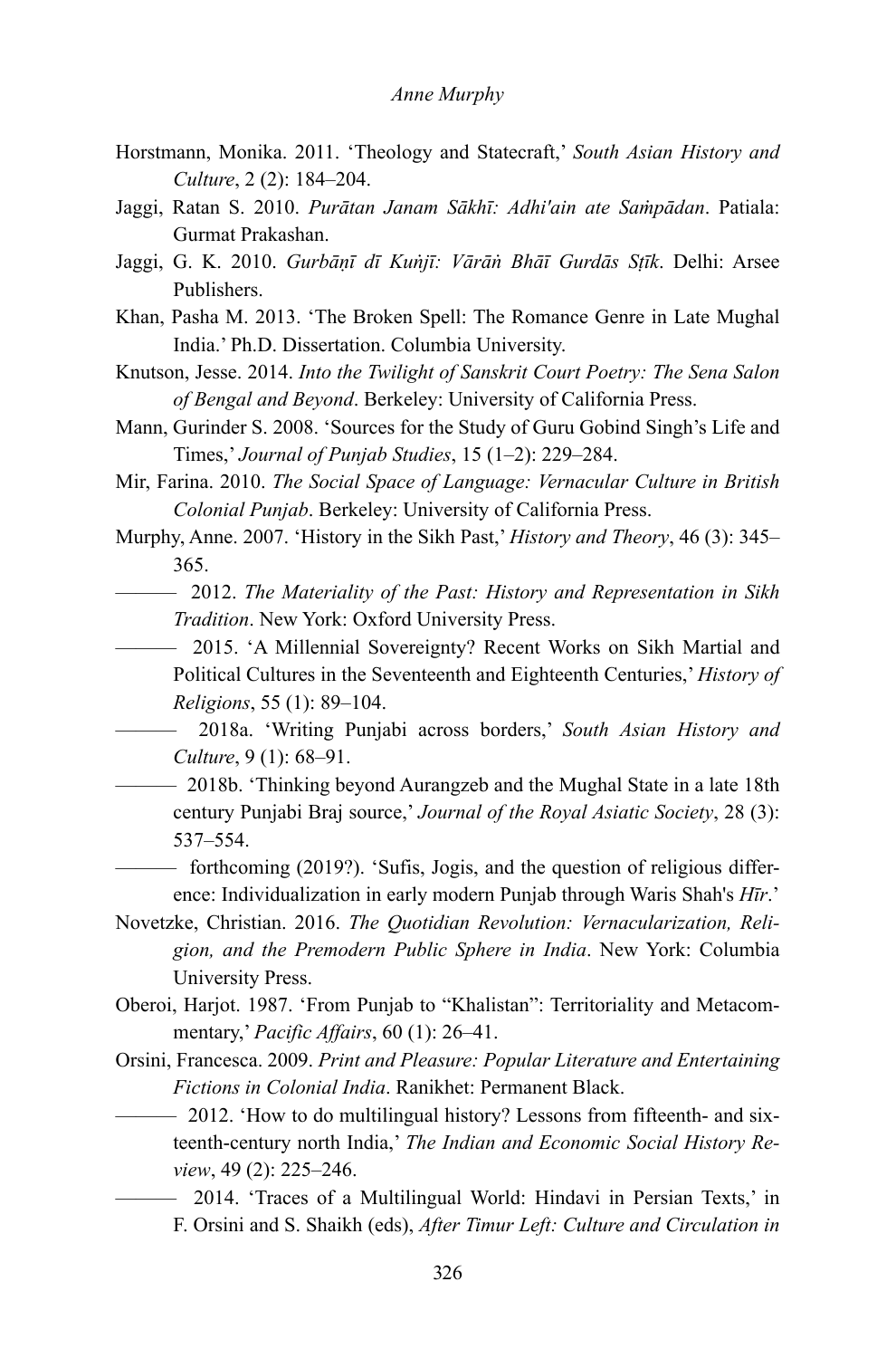*Fifteenth-Century North India*, pp. 403–436. New York: Oxford University Press.

- ——— and Samira Shaikh (eds). 2014. *After Timur Left: Culture and Circulation in Fifteenth-Century North India*. New York: Oxford University Press.
- Padam, Piara S. (ed.). 1998 [1977]. *Hīr Wāris Shāh*. New Delhi: Navayug Publishers.
- Pauwels, Heidi. 2009a. 'The Saint, the Warlord, and the Emperor: Discourses of Braj Bhakti and Bundelā Loyalty,' *Journal of the Economic and Social History of the Orient*, 52 (2): 187–228.
	- ——— 2009b. 'Languages and Literatures of the Vernaculars,' in K.A. Jacobsen, H. Basu, A. Malinar, and V. Narayanan (eds), *Brill Encyclopedia of Hinduism*, pp. 208–224. Leiden: Brill.
- Phukan, Shantanu. 2000a. 'The Rustic Beloved: Ecology of Hindi in a Persianate World,' *Annual of Urdu Studies*, 15: 3–30.
	- ——— 2000b. 'Through a Persian Prism: Hindi and *Padmāvāt* in the Mughal Imagination.' Ph.D. Dissertation. University of Chicago.
	- <sup>2001</sup>. "Through throats where many rivers meet": The ecology of Hindi in the world of Persian,' *The Indian Economic and Social History Review*, 38 (1): 33–58.
- Pinch, William. 2006. *Warrior Ascetics and Indian Empires*. Cambridge: Cambridge University Press.
- Pollock, Sheldon. 1998. 'The Cosmopolitan Vernacular,' *The Journal of Asian Studies*, 57 (1): 6–37.
	- ——— 2006. *The Language of the Gods in the World of Men: Sanskrit, Culture, and Power in Premodern India*. Berkeley: University of California Press.
- Pritchett, Frances W. 1985. *Marvelous Encounters: Folk Romance in Urdu and Hindi*. Riverdale: Riverdale Company.
- *Rabba Hun Kee Kariye (Thus Departed Our Neighbours)*. 2007. Ajay Bhardwaj, dir. (Mainstay Productions) [film].
- Rahman, Tariq. 2002. *Language, Ideology and Power: Language-learning among the Muslims of Pakistan and North India*. Oxford and New York: Oxford University Press.
- Rinehart, Robin. 1999. 'The Portable Bullhe Shah: Biography, Categorization, and Authorship in the Study of Punjabi Sufi Poetry,' *Numen*, 46 (1): 53–87.
	- ——— 2011. *Debating the Dasam Graṅth*. New York: Oxford University Press.
- Sainapati (ed. G. Singh). 1988 [1967]. *Kavi Sainapati Racit Sri Gur Sobha*. Patiala: Publications Bureau, Punjabi University.
	- ——— (trans. K. Singh). 2014. *Sri Gur Sobha, Sainapati*. Chandigarh: Institute of Sikh Studies.